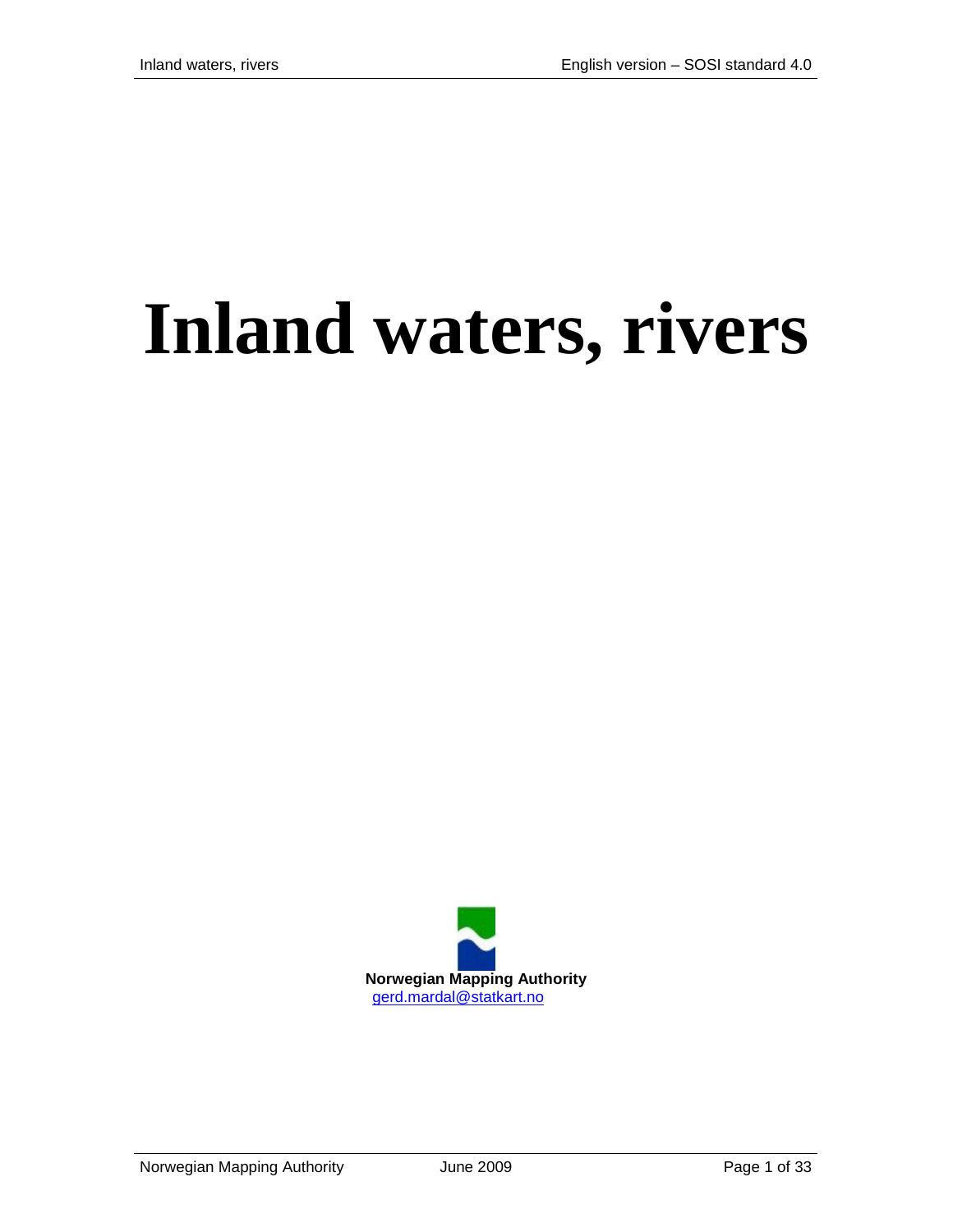#### **Table of contents**

| 1.1      |                                                              |  |
|----------|--------------------------------------------------------------|--|
| 1.2      |                                                              |  |
| 1.2.1    |                                                              |  |
| 1.2.1.1  |                                                              |  |
| 1.2.1.2  |                                                              |  |
| 1.2.2    |                                                              |  |
| 1.2.2.1  |                                                              |  |
| 1.2.2.2  |                                                              |  |
| 1.2.2.3  |                                                              |  |
| 1.2.2.4  |                                                              |  |
| 1.2.3    |                                                              |  |
| 1.2.3.1  |                                                              |  |
| 1.2.3.2  |                                                              |  |
| 1.2.3.3  |                                                              |  |
| 1.2.3.4  |                                                              |  |
| 1.2.3.5  |                                                              |  |
| 1.2.3.6  |                                                              |  |
| 1.2.3.7  |                                                              |  |
| 1.2.3.8  |                                                              |  |
| 1.2.3.9  |                                                              |  |
| 1.2.3.10 |                                                              |  |
| 1.2.3.11 |                                                              |  |
| 1.2.3.12 | Association << Topo>> RiverBrook-SeaRiverDelineation 17      |  |
|          |                                                              |  |
| 1.2.3.13 |                                                              |  |
| 1.2.3.14 |                                                              |  |
| 1.2.3.15 |                                                              |  |
| 1.2.3.16 |                                                              |  |
| 1.2.3.17 |                                                              |  |
| 1.2.3.18 |                                                              |  |
| 1.2.3.19 |                                                              |  |
| 1.2.3.20 |                                                              |  |
| 1.2.3.21 | Association << Topo>> RiverBrook-FreshwaterForeshoreEdge  19 |  |
| 1.2.3.22 | Association << Topo>> RiverBrookEdge-FreshwaterForeshore  20 |  |
| 1.2.3.23 |                                                              |  |
| 1.2.4    |                                                              |  |
| 1.2.4.1  |                                                              |  |
| 1.2.4.2  |                                                              |  |
| 1.2.4.3  |                                                              |  |
| 1.2.4.4  |                                                              |  |
| 1.2.4.5  |                                                              |  |
| 1.2.4.6  |                                                              |  |
| 1.2.4.7  |                                                              |  |
| 1.2.4.8  |                                                              |  |
| 1.2.4.9  |                                                              |  |
| 1.2.4.10 |                                                              |  |
| 1.2.4.11 |                                                              |  |
| 1.2.4.12 |                                                              |  |
| 1.2.5    |                                                              |  |
| 1.2.5.1  |                                                              |  |
| 1.2.6    |                                                              |  |
| 1.2.6.1  |                                                              |  |
| 1.2.6.2  |                                                              |  |
| 1.2.6.3  |                                                              |  |
|          |                                                              |  |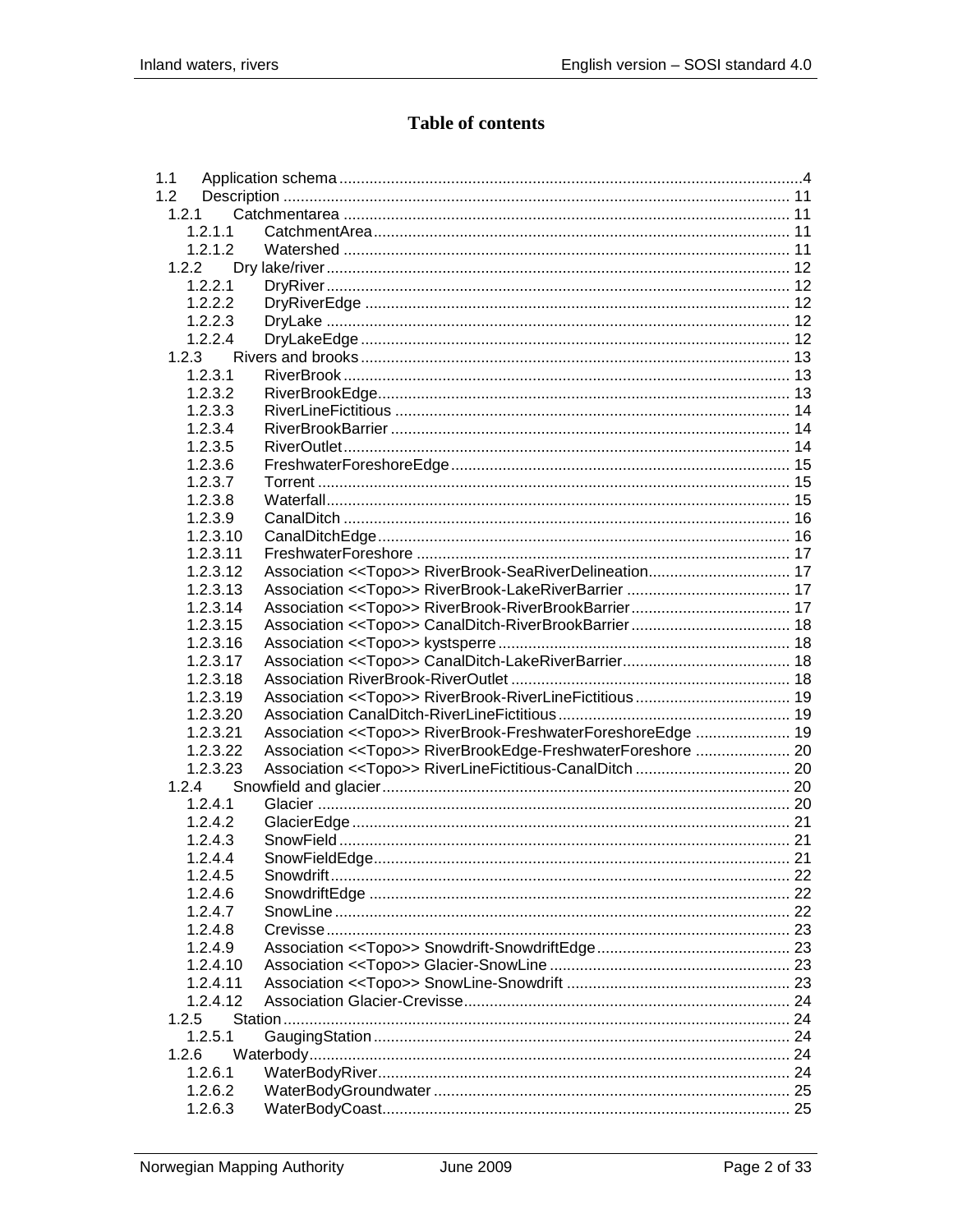| 1.2.6.4   |                                                                                   | 25  |
|-----------|-----------------------------------------------------------------------------------|-----|
| 1.2.6.5   |                                                                                   |     |
| 1.2.6.6   |                                                                                   |     |
| 1.2.6.7   | Association < <topo>&gt; WaterBodyCoast-WaterBodyBoundry 26</topo>                |     |
| 1.2.6.8   | Association < <topo>&gt; WaterBodyGroundwater-WaterBodyBoundry  27</topo>         |     |
|           |                                                                                   | 27  |
| 1.2.7.1   |                                                                                   |     |
| 1.2.7.2   |                                                                                   |     |
| 1.2.7.3   |                                                                                   |     |
| 1.2.7.4   | Association < <topo>&gt; WaterSurfaceGeneral-WaterSurfaceGeneralBoundry 28</topo> |     |
| 1.2.7.5   |                                                                                   | 29  |
| 1.2.7.5.1 |                                                                                   | 29  |
| 1.2.7.5.2 |                                                                                   |     |
| 1.2.7.5.3 |                                                                                   |     |
| 1.2.7.5.4 |                                                                                   |     |
| 1.2.7.5.5 |                                                                                   |     |
| 1.2.7.5.6 |                                                                                   | -32 |
|           |                                                                                   |     |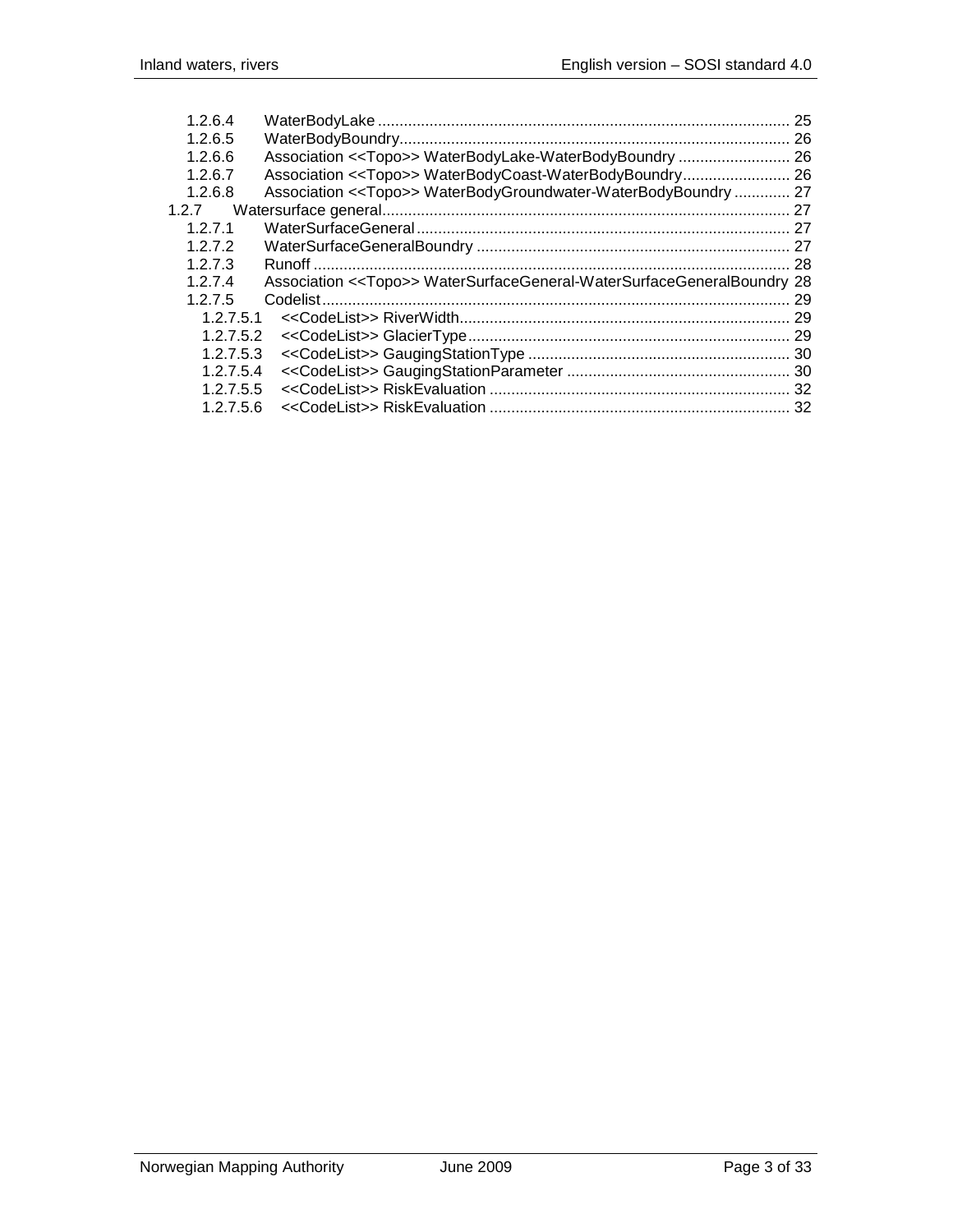#### <span id="page-3-0"></span>**1.1 Application schema**

#### **Catchmentarea**

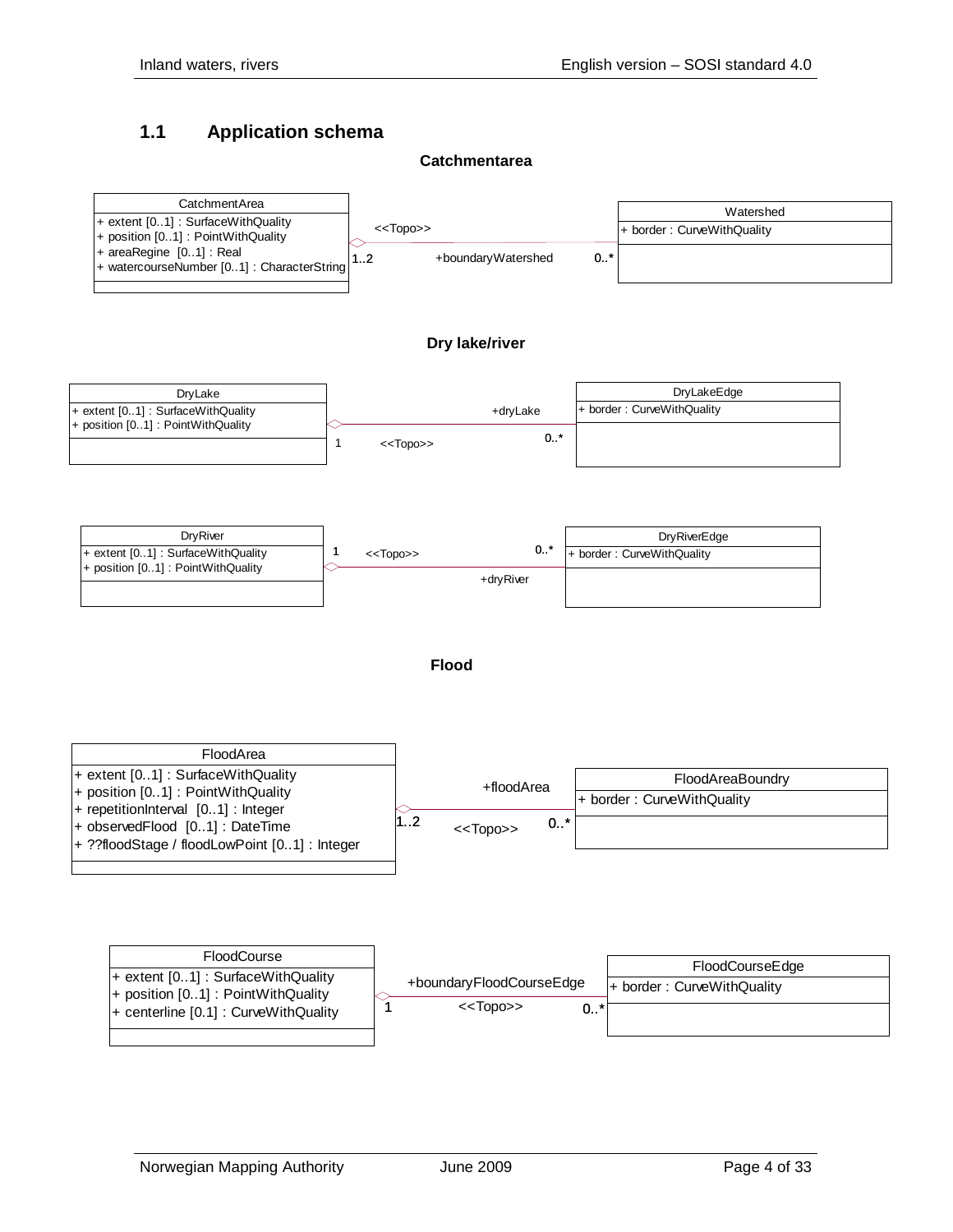**Lake**

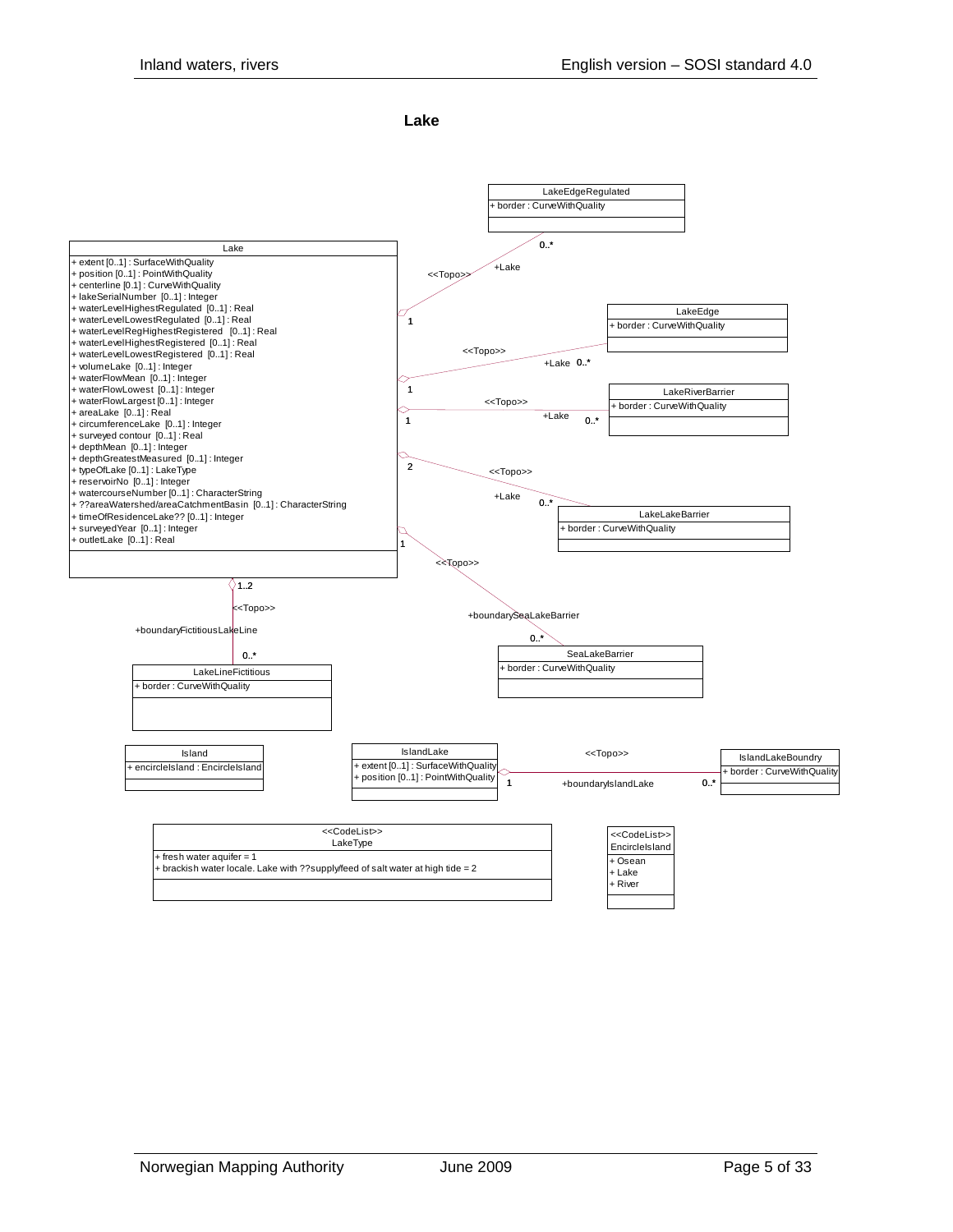#### **Profiles**



#### **Protected area**



| < <codelist>&gt;</codelist>           |  |  |  |  |  |
|---------------------------------------|--|--|--|--|--|
| <b>ProtectionPlanFor RiverSystems</b> |  |  |  |  |  |
| $+ 1973 = 1$                          |  |  |  |  |  |
| $+ 1980 = 2$                          |  |  |  |  |  |
| $+ 1986 = 3$                          |  |  |  |  |  |
| $+ 1993 = 4$                          |  |  |  |  |  |
|                                       |  |  |  |  |  |

#### **Rivers and brooks River network**

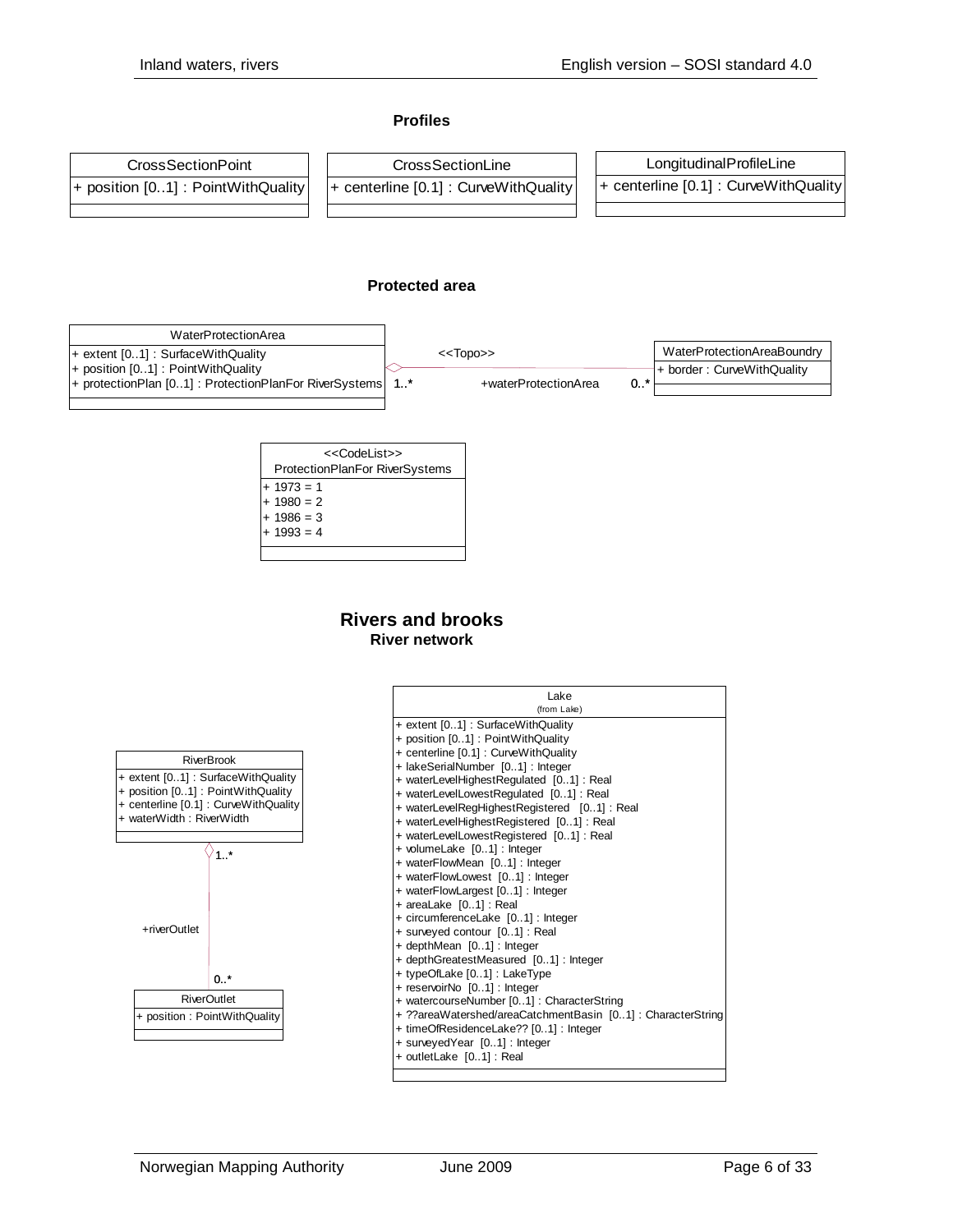#### **Main Rivers and brooks**

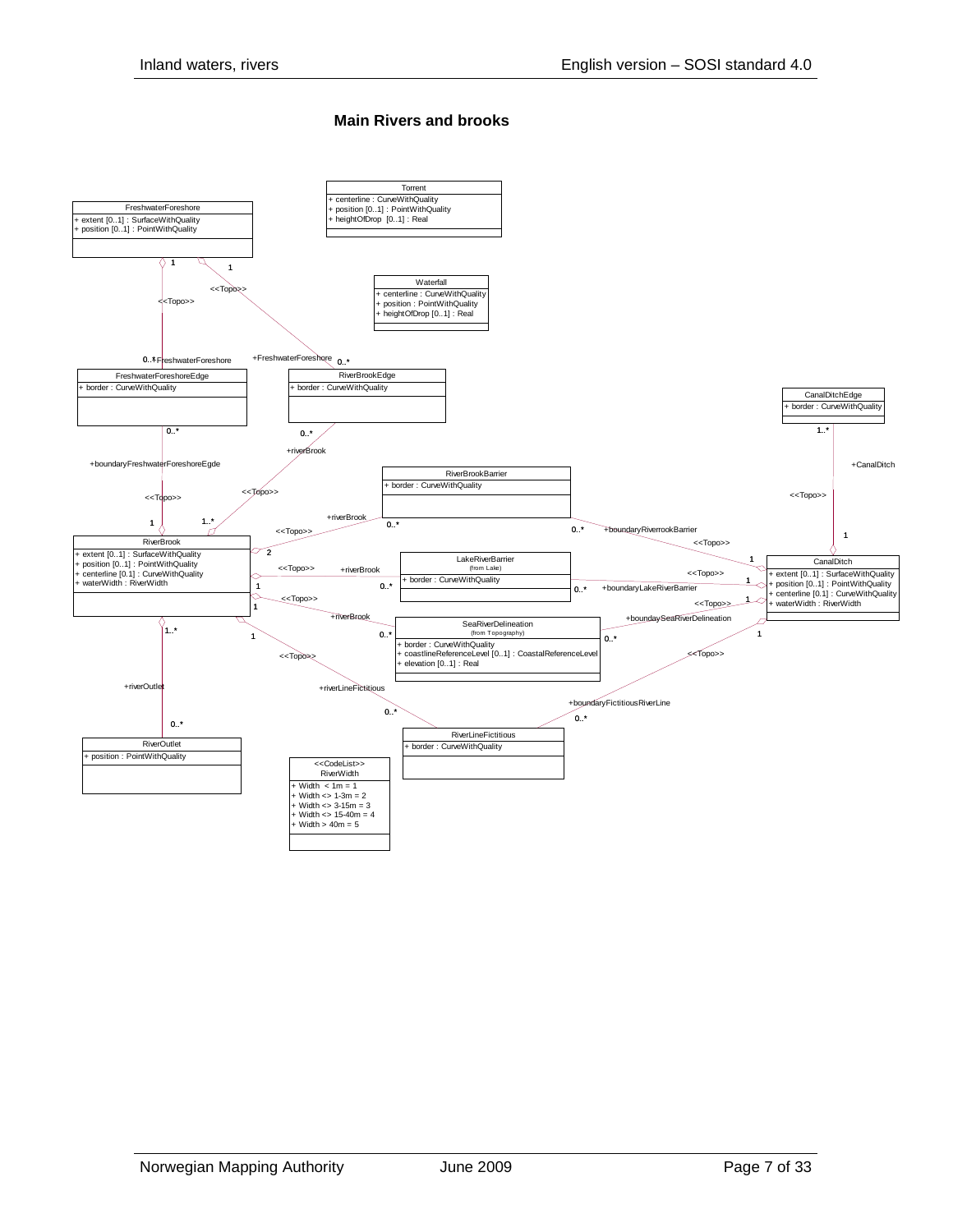#### **Snowfield and Glacier**

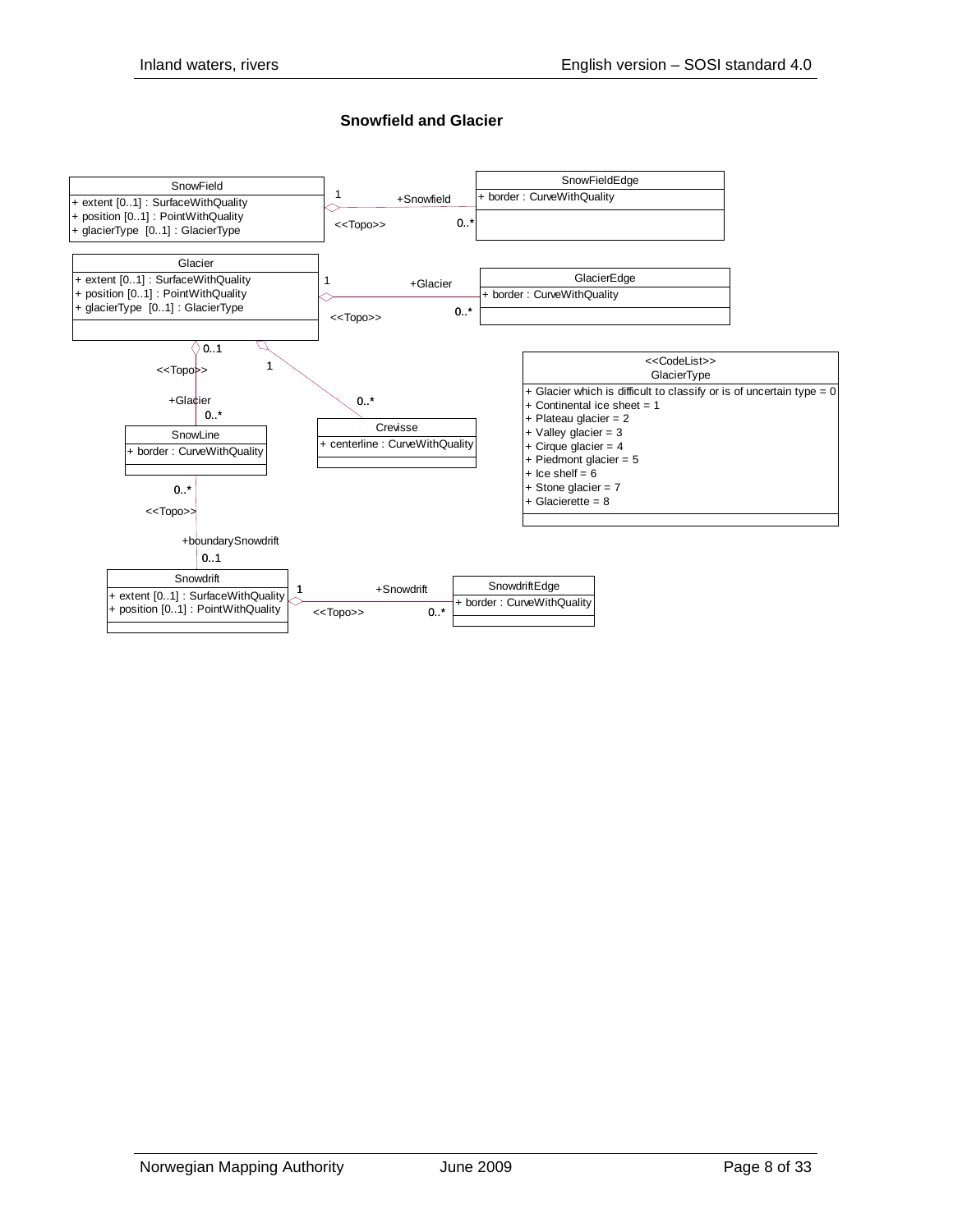#### **Station**

| GaugingStation |
|----------------|
|----------------|

+ position : PointWithQuality

+ typeOfStation : GaugingStationType + stationParameter : GaugingStationParameter

#### GaugingStationType <<CodeList>>

+ measuring/metering station with automatic measurements + measuring/metering station with remotely transmitted measurements

+ measuring/metering station with manual measurements

| < <codelist>&gt;<br/>GaugingStationParameter</codelist>                 |
|-------------------------------------------------------------------------|
| + precipitation = $0$                                                   |
| $+$ evaporation = 1                                                     |
| + relative humidity = $2$                                               |
| + water vapour pressure = 3                                             |
| + air pressure at the ??place/point of measurement = 4                  |
| $+$ global radiation = 6                                                |
| $+$ net radiation = 7                                                   |
| $+$ short-wave radiation = 8                                            |
| $+$ long-wave radiation = 9                                             |
| $+$ cloud cover $1/8 = 12$                                              |
| $+$ cloud cover $1/10 = 13$                                             |
| + wind direction = 14<br>$+$ wind speed = 15                            |
| $+$ wind speed 10 m = 16                                                |
| $+$ air temperature = 17                                                |
| + air temperature 10 m = 18                                             |
| $+$ water level = 1000                                                  |
| $+$ water flow = 1001                                                   |
| $+$ water speed = 1002                                                  |
| + water temperature = 1003                                              |
| $+$ reservoir volume = 1004                                             |
| $+$ ice thickness = 1005                                                |
| + conductivity = $1006$                                                 |
| + $pH = 1007$                                                           |
| $+$ overflow = 1008                                                     |
| $+$ hatchway = 1009                                                     |
| + total discharge = 1010                                                |
| + specific ??drain/drainage/discharge = 1011                            |
| $+$ transmission = 1015                                                 |
| $+$ salinity = 1017                                                     |
| $+$ seepage = 1050                                                      |
| + ??operation water flow = 1055<br>+ diversion flow = 1057              |
| + pumping = $1075$                                                      |
| + konsentrasjon suspendert min. materiale = 1200                        |
| + concentration, suspended min. material = 1202                         |
| + directly measured bedload transport = 1204                            |
| + indirectly measured bedload transport = 1206                          |
| + concentration organic material = 1208                                 |
| + suspended solids = 1209                                               |
| + transport organic material = 1210                                     |
| + cumulative grain size distribution curve, suspended material 1 = 1212 |
| + cumulative grain size distribution curve, suspended material = 1214   |
| $+$ ground water level = 2000                                           |
| + ground dampness = 2001                                                |
| $+$ snow depth = 2002                                                   |
| + water equivalent of the snow = 2003                                   |
| + ??lower/maximum frost depth = 2004                                    |
| + pore pressure = $2005$                                                |
| $+$ ground temperature = 2006                                           |
| $+$ meltwater = 2010                                                    |
| + meltwater and precipitation = 2011                                    |
| + groundwater temperature = 2015                                        |
| + ??upper/minimum frost depth = 2018<br>$+$ tension = 2020              |
| $+$ snow density = 2024                                                 |
| + resistance soil water measurement = 5011                              |
| $+$ ice report = 5100                                                   |
| + ice map = $5101$                                                      |
| $+$ ice memorandum = 5102                                               |
| $+$ frost mist = 5110                                                   |
| + dew point temperature = 8311                                          |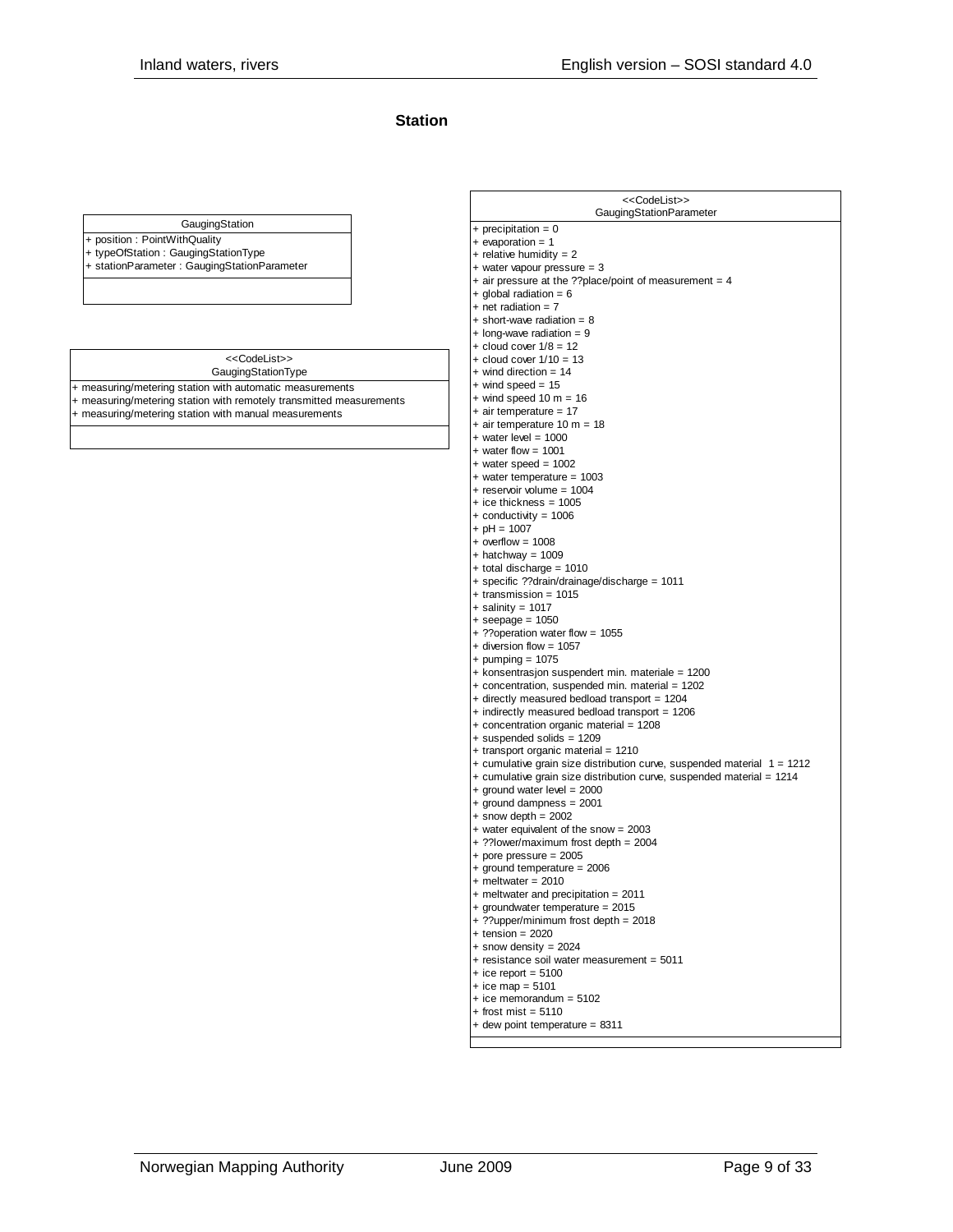#### **Waterbody**



| Runoff                                                                |
|-----------------------------------------------------------------------|
| + position [01] : PointWithQuality<br>+ centerline : CurveWithQuality |
|                                                                       |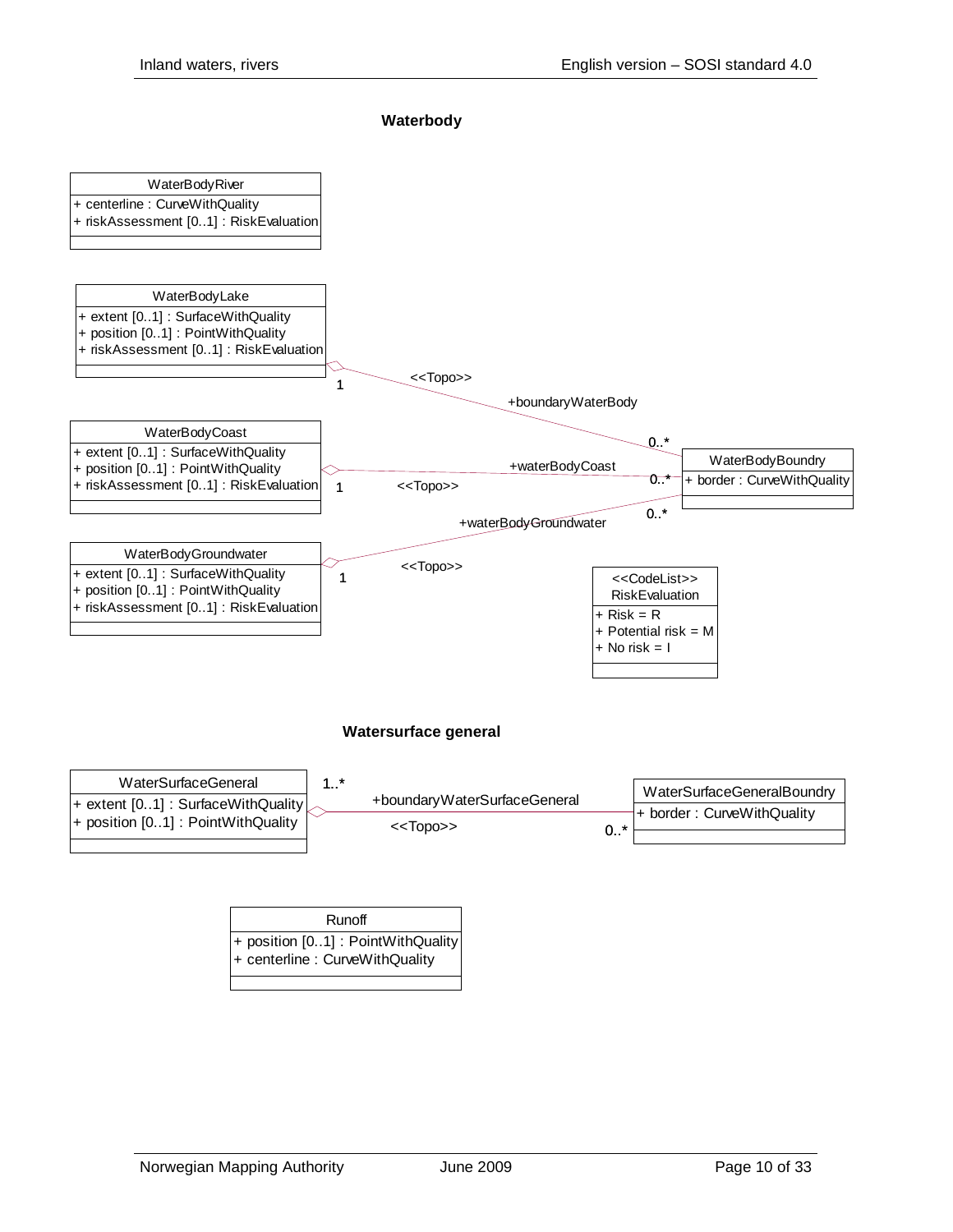# <span id="page-10-0"></span>**1.2 Description**

#### <span id="page-10-1"></span>**1.2.1 Catchmentarea**

#### <span id="page-10-2"></span>**1.2.1.1 CatchmentArea**

| No  | Name/<br>Role name            | Description                                                                                                                                                               | Obligation/<br>Condition | Maximum<br>Occurrenc<br>e | Type                          | Constraint       |
|-----|-------------------------------|---------------------------------------------------------------------------------------------------------------------------------------------------------------------------|--------------------------|---------------------------|-------------------------------|------------------|
| 1   | Class<br>CatchmentArea        | area with one common<br>outlet point for its runoff.<br>The outlet point is defined<br>for e.g. outlets into fjords<br>and lakes or where to<br>rivers confluence         |                          |                           |                               |                  |
| 1.1 | extent                        | area over which an object<br>extends                                                                                                                                      | $\Omega$                 | 1                         | <b>SurfaceWithQu</b><br>ality |                  |
| 1.2 | position                      |                                                                                                                                                                           | $\Omega$                 | 1                         | PointWithQuali<br>ty          |                  |
| 1.3 | areaRegine                    | area calculated for a<br>??(watershed/catchment<br>basin) from NVEXzXs<br><b>REGINE - REGIster of</b><br>YzzYNEdbørfeltYzzY<br>(watersheds) Previously<br><b>NVEAREAL</b> | $\overline{0}$           | 1                         | Real                          |                  |
| 1.4 | watercourseNum<br>ber         | unik identifikasjon på<br>NedbørFelt som et<br>hierarkisk system i<br>henhold til NVEs REGINE<br>(REGister over Nedbørfelt)                                               | $\overline{0}$           | 1                         | <b>CharacterStrin</b><br>g    |                  |
| 1.5 | Role<br>boundaryWaters<br>hed |                                                                                                                                                                           | $\overline{0}$           | N                         | Watershed                     | Aggregrati<br>on |

#### <span id="page-10-3"></span>**1.2.1.2 Watershed**

| No. | Name/<br>Role name                 | Description                                                                     | Obligation/<br>Condition | Maximum<br>Occurrenc<br>е | <b>Type</b>                 | Constraint |
|-----|------------------------------------|---------------------------------------------------------------------------------|--------------------------|---------------------------|-----------------------------|------------|
| 2   | <b>Class</b><br>Watershed          | boundry between two<br>catchment areas                                          |                          |                           |                             |            |
| 2.1 | border                             | course following the<br>transition between<br>different real world<br>phenomena |                          |                           | <b>CurveWithQual</b><br>ity |            |
| 2.2 | Role<br>(unnamed)<br>CatchmentArea |                                                                                 |                          | 2                         | CatchmentAre<br>а           |            |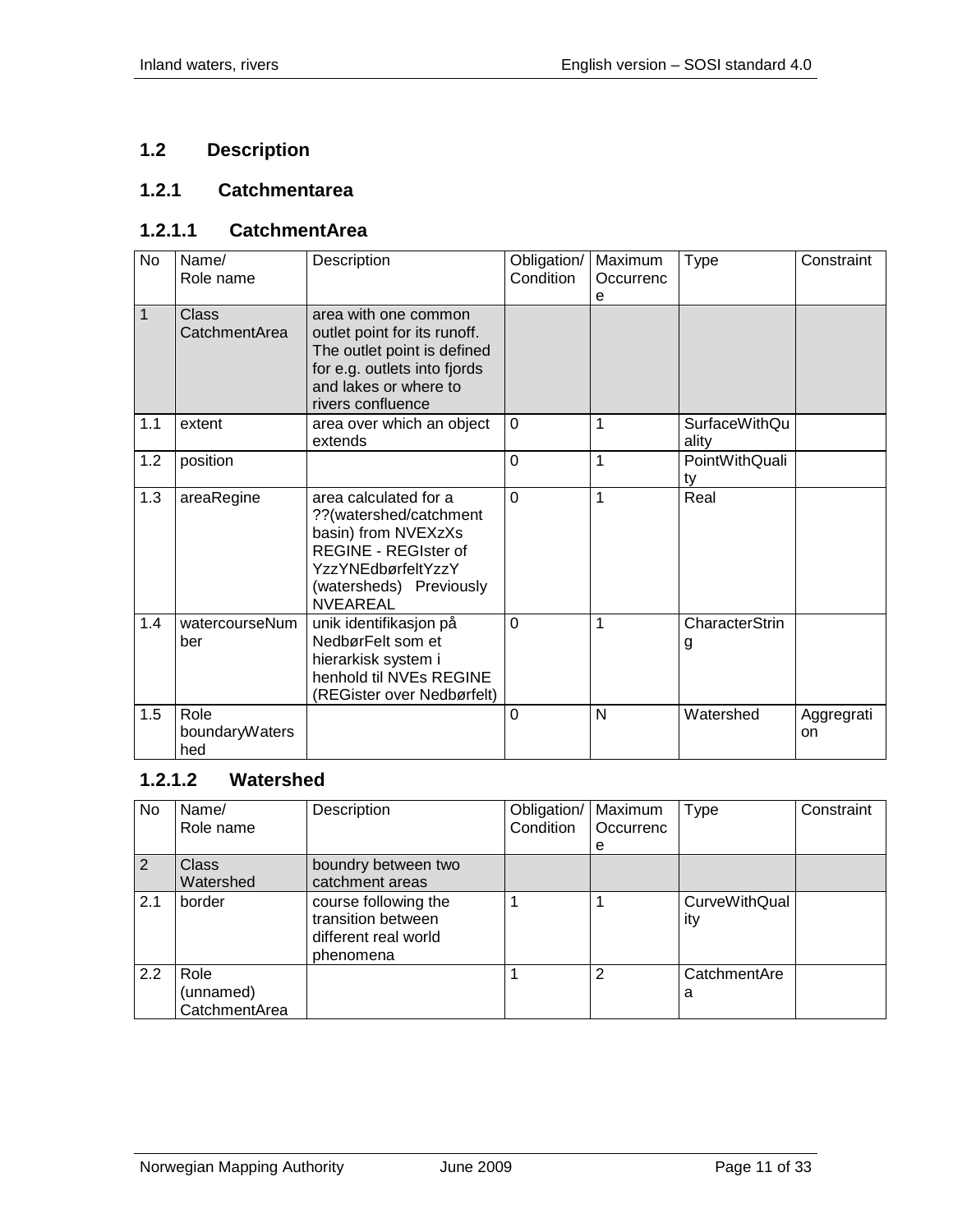#### <span id="page-11-0"></span>**1.2.2 Dry lake/river**

# <span id="page-11-1"></span>**1.2.2.1 DryRiver**

| No. | Name/<br>Role name              | Description                          | Obligation/<br>Condition | Maximum<br>Occurrenc<br>e | <b>Type</b>                   | Constraint       |
|-----|---------------------------------|--------------------------------------|--------------------------|---------------------------|-------------------------------|------------------|
|     | <b>Class</b><br><b>DryRiver</b> | periodically dry river               |                          |                           |                               |                  |
| 1.1 | extent                          | area over which an object<br>extends | $\Omega$                 |                           | <b>SurfaceWithQu</b><br>ality |                  |
| 1.2 | position                        | location where the object<br>exists  | 0                        |                           | PointWithQuali                |                  |
| 1.3 | Role<br>dryRiver                | <b>DryRiverEdge</b>                  | 0                        | N                         | <b>DryRiverEdge</b>           | Aggregrati<br>on |

#### <span id="page-11-2"></span>**1.2.2.2 DryRiverEdge**

| No. | Name/<br>Role name                   | Description                                                                     | Obligation/<br>Condition | Maximum<br>Occurrenc<br>е | <b>Type</b>                 | Constraint |
|-----|--------------------------------------|---------------------------------------------------------------------------------|--------------------------|---------------------------|-----------------------------|------------|
| 2   | <b>Class</b><br><b>DryRiverEdge</b>  | demarkation line between<br>dry river and land                                  |                          |                           |                             |            |
| 2.1 | border                               | course following the<br>transition between<br>different real world<br>phenomena |                          |                           | <b>CurveWithQual</b><br>ity |            |
| 2.2 | Role<br>(unnamed)<br><b>DryRiver</b> |                                                                                 |                          |                           | <b>DryRiver</b>             |            |

# <span id="page-11-3"></span>**1.2.2.3 DryLake**

| No  | Name/<br>Role name      | Description                          | Obligation/<br>Condition | Maximum<br>Occurrenc<br>е | <b>Type</b>                   | Constraint       |
|-----|-------------------------|--------------------------------------|--------------------------|---------------------------|-------------------------------|------------------|
| 3   | Class<br><b>DryLake</b> | periodically dry lake                |                          |                           |                               |                  |
| 3.1 | extent                  | area over which an object<br>extends | 0                        |                           | <b>SurfaceWithQu</b><br>ality |                  |
| 3.2 | position                | location where the object<br>exists  | $\Omega$                 |                           | PointWithQuali                |                  |
| 3.3 | Role<br>dryLake         | DryLakeEdge                          |                          |                           | DryLakeEdge                   | Aggregrati<br>on |

#### <span id="page-11-4"></span>**1.2.2.4 DryLakeEdge**

| No  | Name/              | Description              | Obligation/   Maximum |                  | Type                 | Constraint |
|-----|--------------------|--------------------------|-----------------------|------------------|----------------------|------------|
|     | Role name          |                          | Condition             | <b>Occurrenc</b> |                      |            |
|     |                    |                          |                       | е                |                      |            |
|     | <b>Class</b>       | demarkation line between |                       |                  |                      |            |
|     | <b>DryLakeEdge</b> | dry lake and land        |                       |                  |                      |            |
| 4.1 | border             | course following the     |                       |                  | <b>CurveWithQual</b> |            |
|     |                    | transition between       |                       |                  | ity                  |            |
|     |                    | different real world     |                       |                  |                      |            |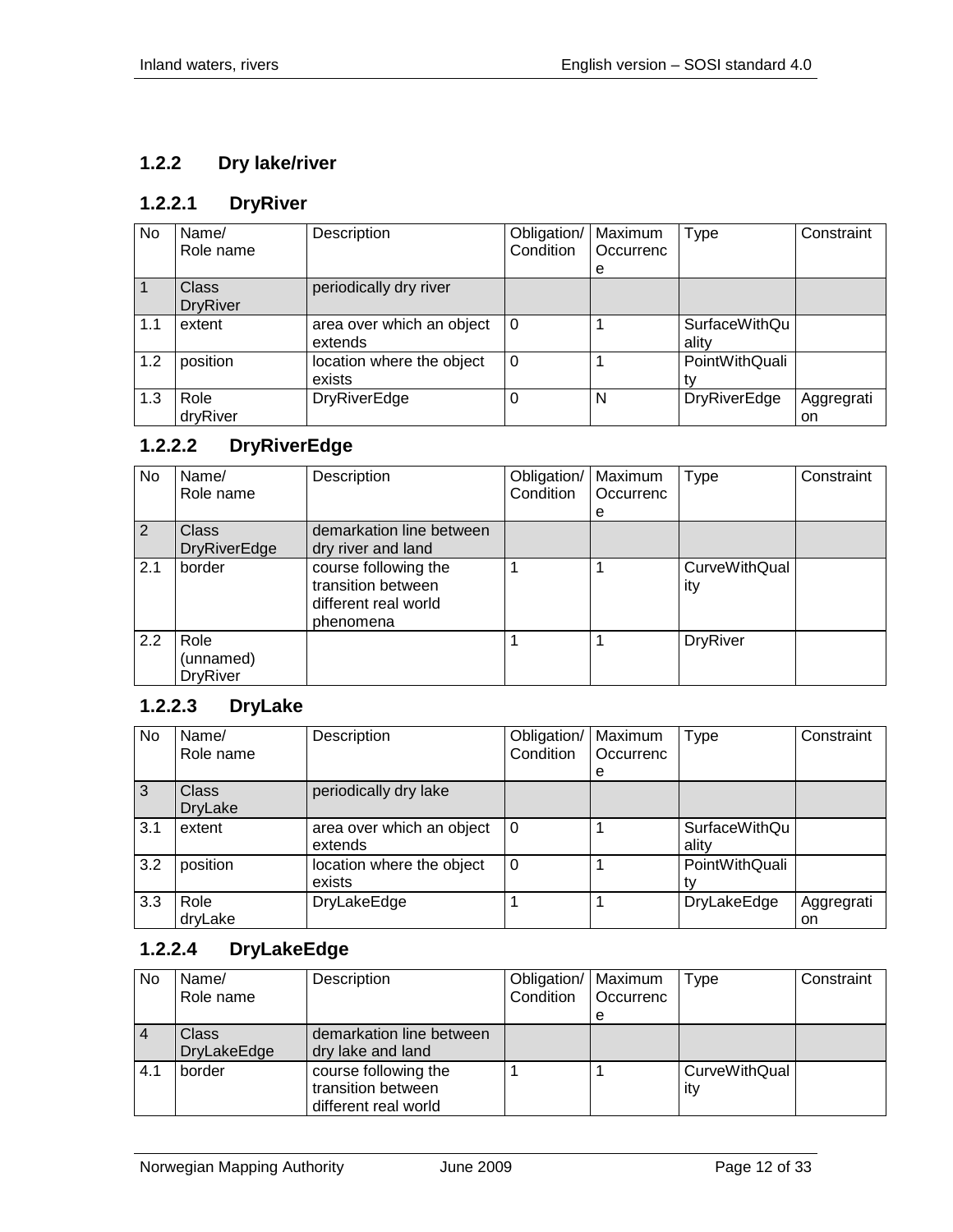|     |                | phenomena |   |         |  |
|-----|----------------|-----------|---|---------|--|
| 4.2 | Role           |           | N | DryLake |  |
|     | (unnamed)      |           |   |         |  |
|     | <b>DryLake</b> |           |   |         |  |

#### <span id="page-12-0"></span>**1.2.3 Rivers and brooks**

#### <span id="page-12-1"></span>**1.2.3.1 RiverBrook**

| <b>No</b>    | Name/<br>Role name                                  | Description                                                                                   | Obligation/<br>Condition | Maximum<br>Occurrenc<br>e | Type                           | Constraint       |
|--------------|-----------------------------------------------------|-----------------------------------------------------------------------------------------------|--------------------------|---------------------------|--------------------------------|------------------|
| $\mathbf{1}$ | <b>Class</b><br><b>RiverBrook</b>                   | Water course for running<br>water.                                                            |                          |                           |                                |                  |
| 1.1          | extent                                              | area over which an object<br>extends                                                          | $\overline{0}$           | 1                         | <b>SurfaceWithQu</b><br>ality  |                  |
| 1.2          | position                                            | location where the object<br>exists                                                           | $\overline{0}$           | 1                         | PointWithQuali<br>ty           |                  |
| 1.3          | centerline                                          | course followed by the<br>central part of the Object                                          | $\overline{0}$           | 1                         | <b>CurveWithQual</b><br>ity    |                  |
| 1.4          | waterWidth                                          | rough classification of<br>watercourses according to<br>average width over longer<br>expanses | $\mathbf{1}$             | $\overline{1}$            | <b>RiverWidth</b>              |                  |
| 1.5          | Role<br>riverBrook                                  | RiverBrookEdge                                                                                | $\overline{0}$           | N                         | RiverBrookEdg<br>е             | Aggregrati<br>on |
| 1.6          | Role<br>riverBrook                                  | FreshwaterForeshoreEdge                                                                       | $\overline{0}$           | N                         | <b>SeaRiverDelin</b><br>eation | Aggregrati<br>on |
| 1.7          | Role<br>riverBrook                                  | <b>SeaRiverBarrier</b>                                                                        | $\overline{0}$           | N                         | <b>LakeRiverBarri</b><br>er    | Aggregrati<br>on |
| 1.8          | Role<br>riverBrook                                  |                                                                                               | $\overline{0}$           | N                         | <b>RiverBrookBar</b><br>rier   | Aggregrati<br>on |
| 1.9          | Role<br>riverOutlet                                 |                                                                                               | $\overline{0}$           | N                         | <b>RiverOutlet</b>             | Aggregrati<br>on |
| 1.1<br>0     | Role<br>(unnamed)<br><b>RiverLineFictitiou</b><br>s |                                                                                               | $\overline{0}$           | N                         | <b>RiverLineFictiti</b><br>ous | Aggregrati<br>on |
| 1.1<br>1     | Role<br>boundaryFreshw<br>aterForeshoreEg<br>de     |                                                                                               | $\overline{0}$           | N                         | FreshwaterFor<br>eshoreEdge    | Aggregrati<br>on |

#### <span id="page-12-2"></span>**1.2.3.2 RiverBrookEdge**

| <b>No</b> | Name/<br>Role name                    | Description                                                                     | Obligation/   Maximum<br>Condition | Occurrenc<br>е | Type                        | Constraint |
|-----------|---------------------------------------|---------------------------------------------------------------------------------|------------------------------------|----------------|-----------------------------|------------|
|           | <b>Class</b><br><b>RiverBrookEdge</b> | Demarkation line between<br>land and river surface.                             |                                    |                |                             |            |
| 2.1       | border                                | course following the<br>transition between<br>different real world<br>phenomena |                                    |                | <b>CurveWithQual</b><br>ity |            |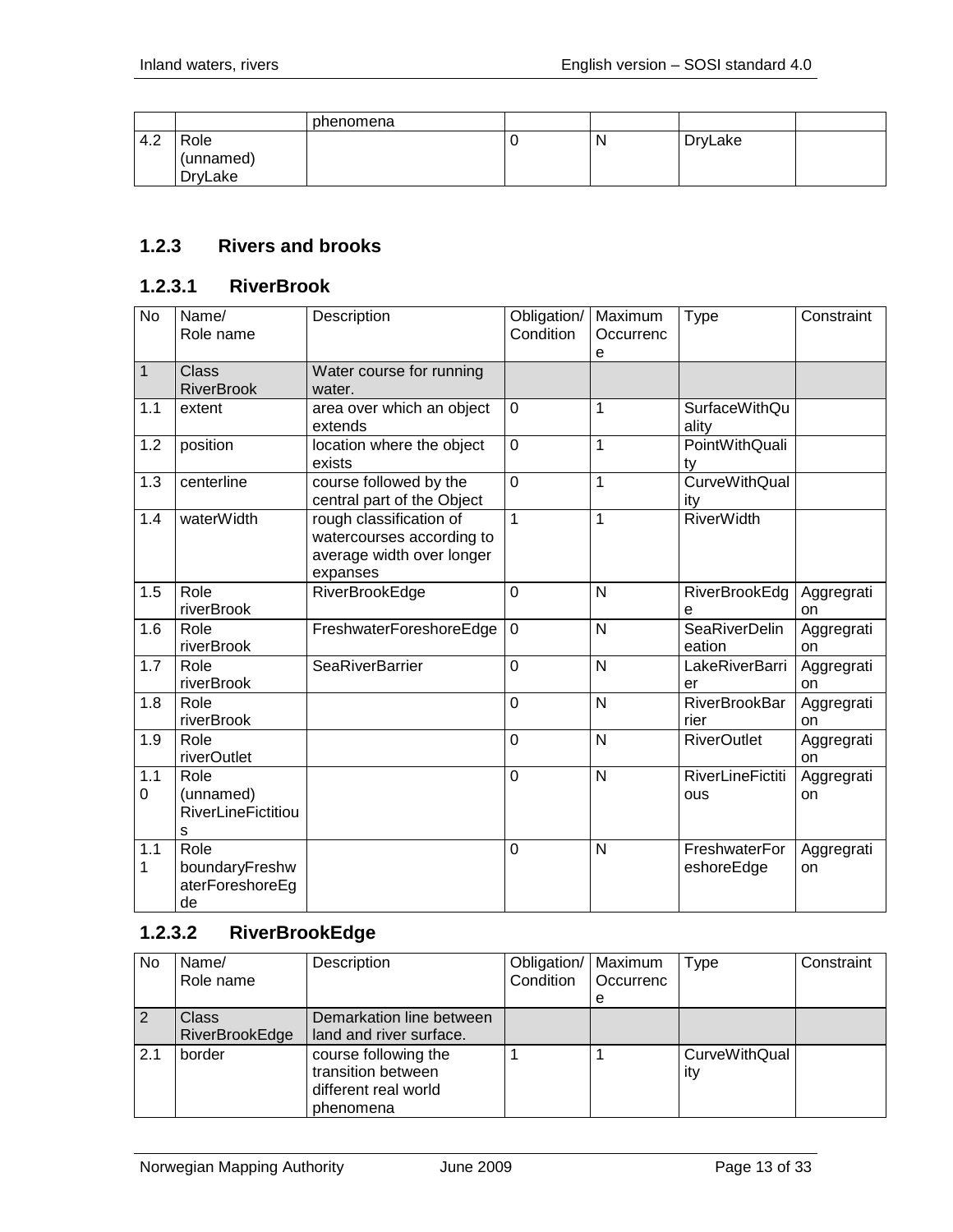| 2.2 | Role<br>(unnamed)<br><b>RiverBrook</b>              |  | N | <b>RiverBrook</b>       |
|-----|-----------------------------------------------------|--|---|-------------------------|
| 2.3 | Role<br>(unnamed)<br><b>FreshwaterFores</b><br>hore |  |   | FreshwaterFor<br>eshore |

#### <span id="page-13-0"></span>**1.2.3.3 RiverLineFictitious**

| No  | Name/<br>Role name               | Description                                                                                                                                                | Obligation/<br>Condition | Maximum<br>Occurrenc<br>е | <b>Type</b>                 | Constraint |
|-----|----------------------------------|------------------------------------------------------------------------------------------------------------------------------------------------------------|--------------------------|---------------------------|-----------------------------|------------|
| 3   | Class<br>RiverLineFictitiou<br>s | Fictious partition line in a<br>river or canal. Note: Also<br>used where parts of the<br>river edge is unknown to<br>be able to create a river<br>surface. |                          |                           |                             |            |
| 3.1 | border                           | course following the<br>transition between<br>different real world<br>phenomena                                                                            | 1                        | 1                         | <b>CurveWithQual</b><br>ity |            |
| 3.2 | Role<br>riverLineFictitious      | <b>RiverBrook</b>                                                                                                                                          | 1                        | 1                         | <b>RiverBrook</b>           |            |
| 3.3 | Role<br>(unnamed)<br>CanalDitch  |                                                                                                                                                            | 1                        | 1                         | CanalDitch                  |            |
| 3.4 | Role<br>(unnamed)<br>CanalDitch  |                                                                                                                                                            | 1                        | 1                         | CanalDitch                  |            |

#### <span id="page-13-1"></span>**1.2.3.4 RiverBrookBarrier**

| <b>No</b>      | Name/<br>Role name      | Description                   | Obligation/<br>Condition | Maximum<br>Occurrenc | Type                 | Constraint |
|----------------|-------------------------|-------------------------------|--------------------------|----------------------|----------------------|------------|
|                |                         |                               |                          | е                    |                      |            |
| $\overline{4}$ | <b>Class</b>            | Construction line for         |                          |                      |                      |            |
|                | <b>RiverBrookBarrie</b> | delimitation of river surface |                          |                      |                      |            |
|                |                         | where it confluences with     |                          |                      |                      |            |
|                |                         | another river or canal        |                          |                      |                      |            |
|                |                         | surface.                      |                          |                      |                      |            |
| 4.1            | border                  | course following the          |                          |                      | <b>CurveWithQual</b> |            |
|                |                         | transition between            |                          |                      | ity                  |            |
|                |                         | different real world          |                          |                      |                      |            |
|                |                         | phenomena                     |                          |                      |                      |            |
| 4.2            | Role                    |                               | 2                        | $\overline{2}$       | <b>RiverBrook</b>    |            |
|                | (unnamed)               |                               |                          |                      |                      |            |
|                | <b>RiverBrook</b>       |                               |                          |                      |                      |            |
| 4.3            | Role                    |                               |                          |                      | CanalDitch           |            |
|                | (unnamed)               |                               |                          |                      |                      |            |
|                | CanalDitch              |                               |                          |                      |                      |            |

#### <span id="page-13-2"></span>**1.2.3.5 RiverOutlet**

| <b>No</b> | lame,<br>-<br>name<br>Role | $   -$<br>----<br>Description | . .<br>Jbligation/<br>.<br>Condition | Maximum<br>Jccurrenc | vpe | `onetroint_<br>nsuaini |
|-----------|----------------------------|-------------------------------|--------------------------------------|----------------------|-----|------------------------|
|-----------|----------------------------|-------------------------------|--------------------------------------|----------------------|-----|------------------------|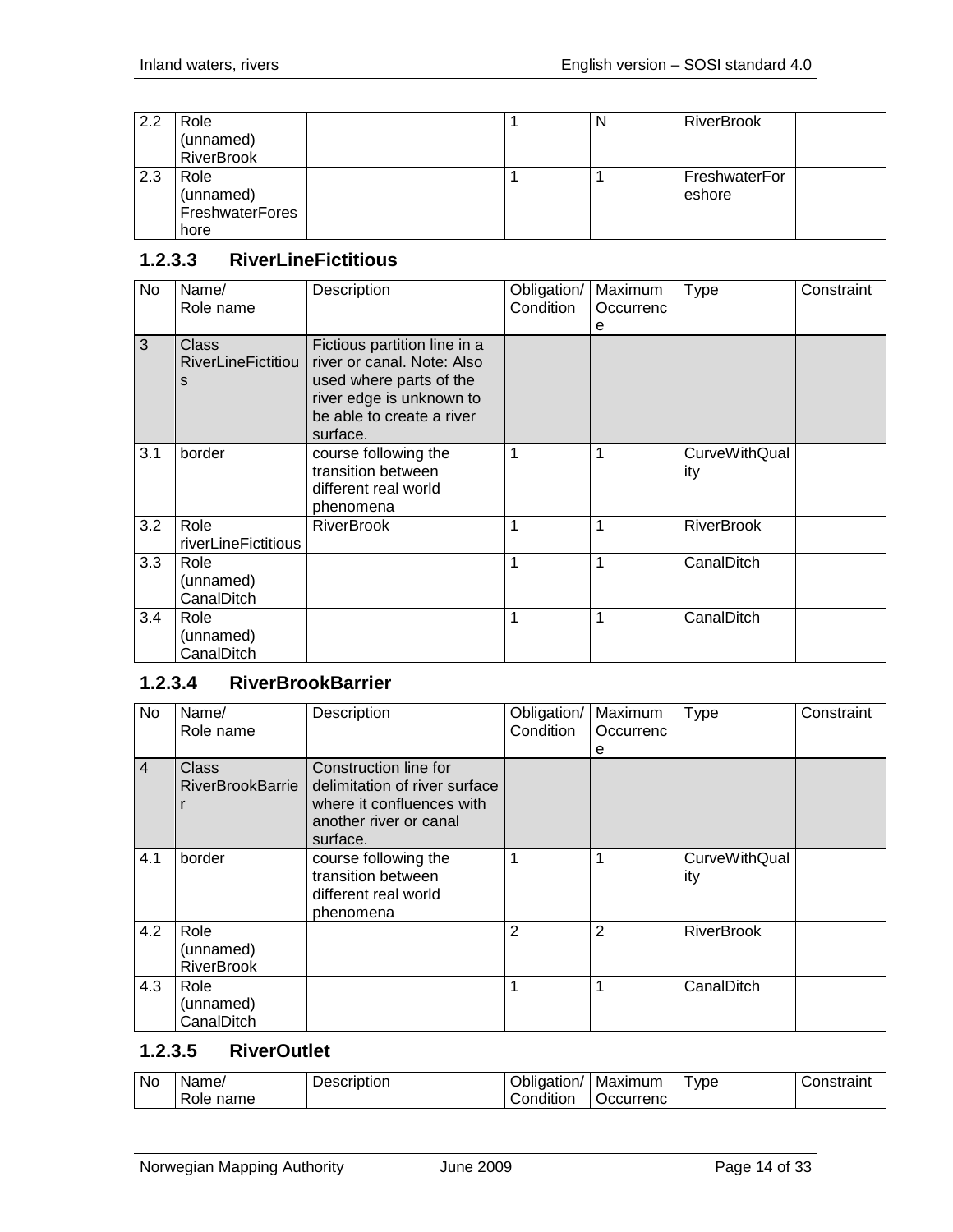|     |                                        |                                              | е |                   |  |
|-----|----------------------------------------|----------------------------------------------|---|-------------------|--|
| 5   | <b>Class</b><br><b>RiverOutlet</b>     | Outlet of a river into the<br>sea or a lake. |   |                   |  |
| 5.1 | position                               | location where the object<br>exists          |   | PointWithQuali    |  |
| 5.2 | Role<br>(unnamed)<br><b>RiverBrook</b> |                                              | N | <b>RiverBrook</b> |  |

# <span id="page-14-0"></span>**1.2.3.6 FreshwaterForeshoreEdge**

| No  | Name/<br>Role name                                  | Description                                                                     | Obligation/<br>Condition | Maximum<br>Occurrenc<br>е | Type                        | Constraint |
|-----|-----------------------------------------------------|---------------------------------------------------------------------------------|--------------------------|---------------------------|-----------------------------|------------|
| 6   | Class<br><b>FreshwaterFores</b><br>horeEdge         | Demarkation line for<br>FreshwaterForeshoreEdge                                 |                          |                           |                             |            |
| 6.1 | border                                              | course following the<br>transition between<br>different real world<br>phenomena |                          |                           | <b>CurveWithQual</b><br>ity |            |
| 6.2 | Role<br>(unnamed)<br><b>FreshwaterFores</b><br>hore |                                                                                 | 1                        |                           | FreshwaterFor<br>eshore     |            |
| 6.3 | Role<br>(unnamed)<br><b>RiverBrook</b>              |                                                                                 |                          |                           | <b>RiverBrook</b>           |            |

#### <span id="page-14-1"></span>**1.2.3.7 Torrent**

| <b>No</b> | Name/        | Description                | Obligation/ | Maximum   | Type                 | Constraint |
|-----------|--------------|----------------------------|-------------|-----------|----------------------|------------|
|           | Role name    |                            | Condition   | Occurrenc |                      |            |
|           |              |                            |             | e         |                      |            |
|           | <b>Class</b> | quoted height of fall for  |             |           |                      |            |
|           | Torrent      | torrent                    |             |           |                      |            |
| 7.1       | centerline   | course followed by the     |             |           | <b>CurveWithQual</b> |            |
|           |              | central part of the object |             |           | itv                  |            |
| 7.2       | position     | location where the object  | 0           |           | PointWithQuali       |            |
|           |              | exists                     |             |           |                      |            |
| 7.3       | heightOfDrop | stated height of drop in   | 0           |           | Real                 |            |
|           |              | waterfalls and rapids      |             |           |                      |            |

#### <span id="page-14-2"></span>**1.2.3.8 Waterfall**

| No. | Name/<br>Role name | Description                                           | Obligation/<br>Condition | Maximum<br>Occurrenc<br>e | <b>Type</b>                 | Constraint |
|-----|--------------------|-------------------------------------------------------|--------------------------|---------------------------|-----------------------------|------------|
| 8   | Class<br>Waterfall | Quoted height of fall for<br>waterfall and cascades.  |                          |                           |                             |            |
| 8.1 | centerline         | course followed by the<br>central part of the object  |                          |                           | <b>CurveWithQual</b><br>itv |            |
| 8.2 | position           | location where the object<br>exists                   |                          |                           | PointWithQuali<br>tv        |            |
| 8.3 | heightOfDrop       | designated height of drop<br>in waterfalls and rapids | $\Omega$                 |                           | Real                        |            |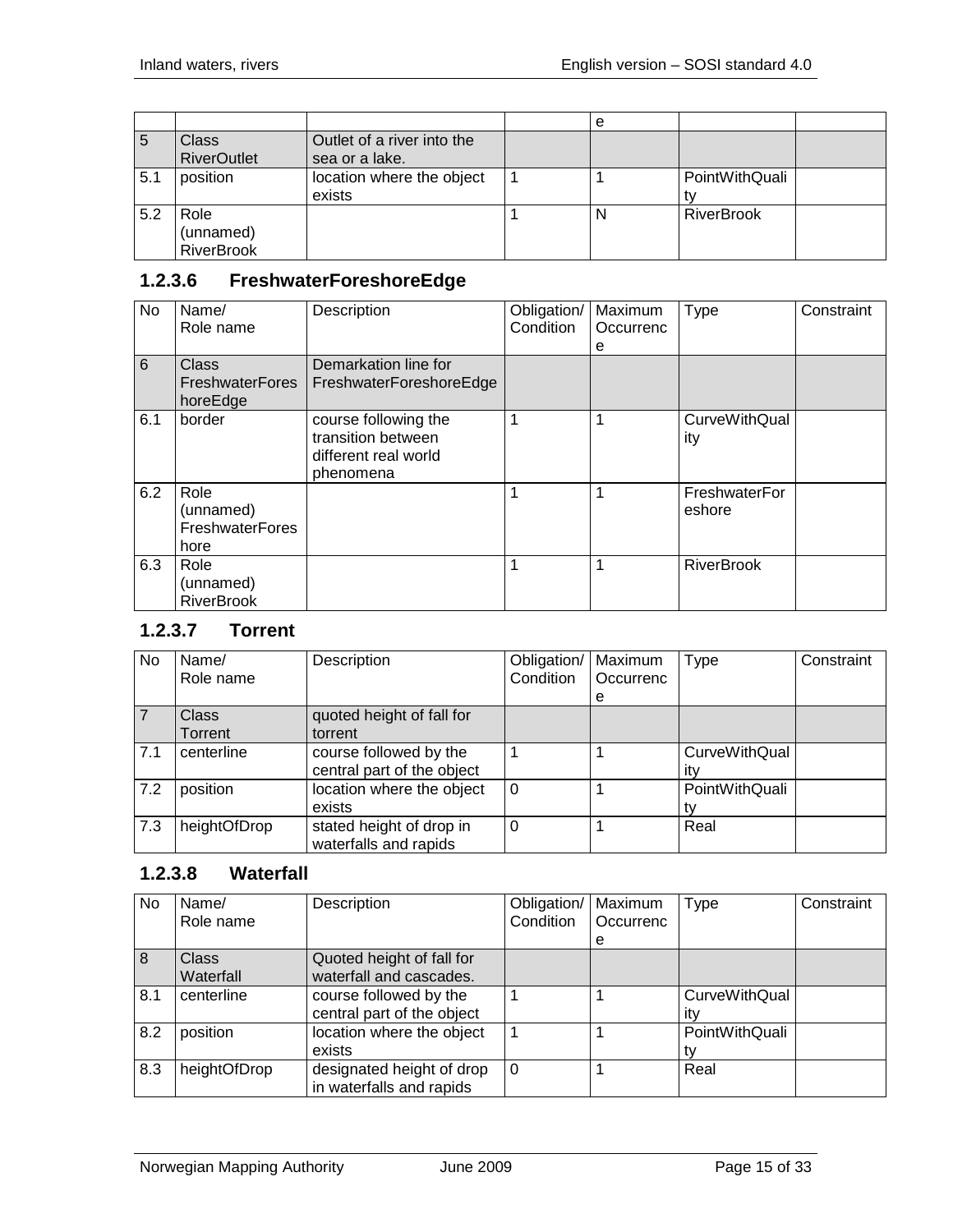## <span id="page-15-0"></span>**1.2.3.9 CanalDitch**

| <b>No</b>   | Name/<br>Role name                                  | Description                                                                                                  | Obligation/<br>Condition | Maximum<br>Occurrenc<br>e | <b>Type</b>                    | Constraint       |
|-------------|-----------------------------------------------------|--------------------------------------------------------------------------------------------------------------|--------------------------|---------------------------|--------------------------------|------------------|
| $\mathsf g$ | <b>Class</b><br>CanalDitch                          | running water where the<br>water course is made by<br>humans                                                 |                          |                           |                                |                  |
| 9.1         | extent                                              | objektets utstrekning                                                                                        | 0                        | 1                         | <b>SurfaceWithQu</b><br>ality  |                  |
| 9.2         | position                                            | location where the object<br>exists                                                                          | $\mathbf 0$              | 1                         | PointWithQuali<br>ty           |                  |
| 9.3         | centerline                                          | course followed by the<br>central part of the Object                                                         | $\mathbf 0$              | 1                         | <b>CurveWithQual</b><br>ity    |                  |
| 9.4         | waterWidth                                          | gives information about<br>how a river/brook and a<br>channel/trench are<br>classified according to<br>width | $\mathbf{1}$             | $\mathbf{1}$              | <b>RiverWidth</b>              |                  |
| 9.5         | Role<br>CanalDitch                                  | CanalDitchEdge                                                                                               | 1                        | N                         | CanalDitchEdg<br>e             | Aggregrati<br>on |
| 9.6         | Role<br>boundaryRiverro<br>okBarrier                |                                                                                                              | $\overline{0}$           | $\mathsf{N}$              | <b>RiverBrookBar</b><br>rier   | Aggregrati<br>on |
| 9.7         | Role<br>boundaySeaRive<br>rDelineation              |                                                                                                              | $\overline{0}$           | $\mathsf{N}$              | <b>SeaRiverDelin</b><br>eation | Aggregrati<br>on |
| 9.8         | Role<br>boundaryLakeRiv<br>erBarrier                |                                                                                                              | $\overline{0}$           | N                         | LakeRiverBarri<br>er           | Aggregrati<br>on |
| 9.9         | Role<br>(unnamed)<br><b>RiverLineFictitiou</b><br>S |                                                                                                              | 1                        | 1                         | <b>RiverLineFictiti</b><br>ous | Aggregrati<br>on |
| 9.1<br>0    | Role<br>boundaryFictitiou<br>sRiverLine             |                                                                                                              | 0                        | N                         | <b>RiverLineFictiti</b><br>ous | Aggregrati<br>on |

# <span id="page-15-1"></span>**1.2.3.10 CanalDitchEdge**

| <b>No</b>       | Name/                           | Description                                                                                                                                          | Obligation/ | Maximum   | Type                        | Constraint |
|-----------------|---------------------------------|------------------------------------------------------------------------------------------------------------------------------------------------------|-------------|-----------|-----------------------------|------------|
|                 | Role name                       |                                                                                                                                                      | Condition   | Occurrenc |                             |            |
|                 |                                 |                                                                                                                                                      |             | е         |                             |            |
| 10 <sup>1</sup> | <b>Class</b><br>CanalDitchEdge  | demarcation line of the<br>water surface for a canal<br>or ditch. Note: here, water<br>surface means the normal<br>water level in the<br>canal/ditch |             |           |                             |            |
| 10.             | border                          | course following the<br>transition between<br>different real world<br>phenomena                                                                      |             |           | <b>CurveWithQual</b><br>ity |            |
| 10.<br>2        | Role<br>(unnamed)<br>CanalDitch |                                                                                                                                                      |             |           | CanalDitch                  |            |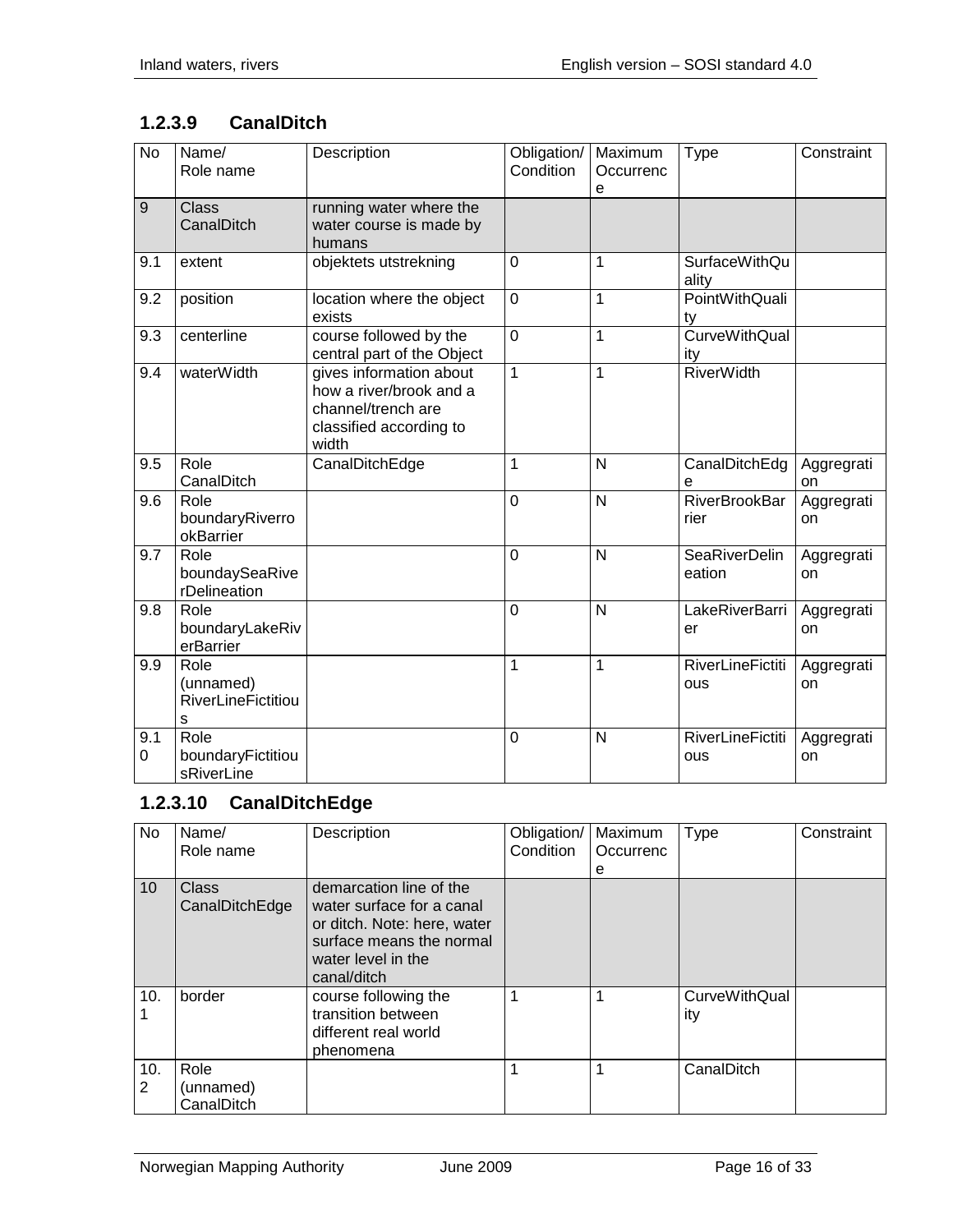| No       | Name/<br>Role name                      | Description                                                                                         | Obligation/<br>Condition | Maximum<br>Occurrenc<br>е | Type                          | Constraint       |
|----------|-----------------------------------------|-----------------------------------------------------------------------------------------------------|--------------------------|---------------------------|-------------------------------|------------------|
| 11       | Class<br><b>FreshwaterFores</b><br>hore | Banks of sand or<br>sediments in rivers and<br>brooks which is flooded<br>during high water levels. |                          |                           |                               |                  |
| 11.      | extent                                  | area over which an object<br>extends                                                                | $\Omega$                 | 1                         | <b>SurfaceWithQu</b><br>ality |                  |
| 11.<br>2 | position                                | location where the object<br>exists                                                                 | $\mathbf 0$              | 1                         | PointWithQuali<br>tv          |                  |
| 11.<br>3 | Role<br><b>FreshwaterFores</b><br>hore  | <b>RiverBrookEdge</b>                                                                               | $\Omega$                 | N                         | FreshwaterFor<br>eshoreEdge   | Aggregrati<br>on |
| 11.<br>4 | Role<br><b>FreshwaterFores</b><br>hore  | FreshwaterForeshoreEdge                                                                             | $\Omega$                 | N                         | <b>RiverBrookEdg</b><br>e     | Aggregrati<br>on |

#### <span id="page-16-0"></span>**1.2.3.11 FreshwaterForeshore**

#### <span id="page-16-1"></span>**1.2.3.12 Association <<Topo>> RiverBrook-SeaRiverDelineation**

| No.      | Name/<br>Role name                                           | Description                 | Obligation/<br>Condition | Maximum<br>Occurrenc<br>е | <b>Type</b>             | Constraint      |
|----------|--------------------------------------------------------------|-----------------------------|--------------------------|---------------------------|-------------------------|-----------------|
| 12       | Association<br>RiverBrook-<br><b>SeaRiverDelineat</b><br>ion |                             |                          |                           |                         |                 |
| 12.      | Role<br>riverBrook                                           | FreshwaterForeshoreEdge   0 |                          | N                         | SeaRiverDelin<br>eation | Aggregatio<br>n |
| 12.<br>2 | Role<br>(unnamed)<br><b>RiverBrook</b>                       |                             |                          |                           | <b>RiverBrook</b>       |                 |

#### <span id="page-16-2"></span>**1.2.3.13 Association <<Topo>> RiverBrook-LakeRiverBarrier**

| No.      | Name/<br>Role name                             | Description            | Obligation/<br>Condition | Maximum<br>Occurrenc<br>е | Type                 | Constraint      |
|----------|------------------------------------------------|------------------------|--------------------------|---------------------------|----------------------|-----------------|
| 13       | Association<br>RiverBrook-<br>LakeRiverBarrier |                        |                          |                           |                      |                 |
| 13.      | Role<br>riverBrook                             | <b>SeaRiverBarrier</b> |                          | N                         | LakeRiverBarri<br>er | Aggregatio<br>n |
| 13.<br>2 | Role<br>(unnamed)<br><b>RiverBrook</b>         |                        |                          |                           | <b>RiverBrook</b>    |                 |

#### <span id="page-16-3"></span>**1.2.3.14 Association <<Topo>> RiverBrook-RiverBrookBarrier**

| No | Name/<br>Role name                                           | Description | Obligation/   Maximum<br>Condition | <b>Occurrenc</b><br>е | Type | Constraint |
|----|--------------------------------------------------------------|-------------|------------------------------------|-----------------------|------|------------|
| 14 | Association<br><b>RiverBrook-</b><br><b>RiverBrookBarrie</b> |             |                                    |                       |      |            |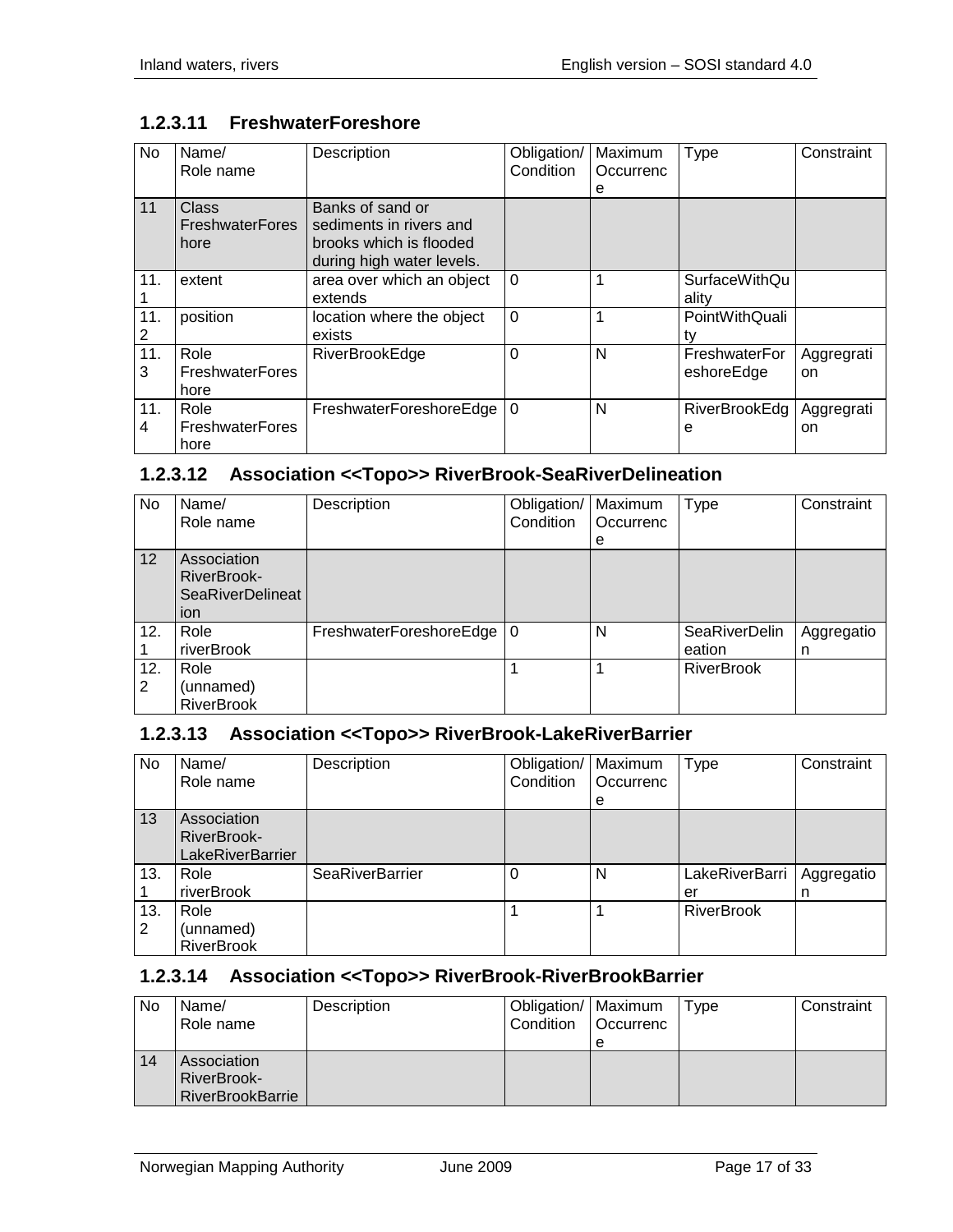| 14. | Role              |  | N | RiverBrookBar   Aggregatio |  |
|-----|-------------------|--|---|----------------------------|--|
|     | riverBrook        |  |   | rier                       |  |
| 14. | Role              |  |   | <b>RiverBrook</b>          |  |
| 2   | (unnamed)         |  |   |                            |  |
|     | <b>RiverBrook</b> |  |   |                            |  |

#### <span id="page-17-0"></span>**1.2.3.15 Association <<Topo>> CanalDitch-RiverBrookBarrier**

| No       | Name/<br>Role name                                    | Description | Obligation/<br>Condition | Maximum<br>Occurrenc<br>е | Type                         | Constraint      |
|----------|-------------------------------------------------------|-------------|--------------------------|---------------------------|------------------------------|-----------------|
| 15       | Association<br>CanalDitch-<br><b>RiverBrookBarrie</b> |             |                          |                           |                              |                 |
| 15.      | Role<br>boundaryRiverro<br>okBarrier                  |             | 0                        | N                         | <b>RiverBrookBar</b><br>rier | Aggregatio<br>n |
| 15.<br>2 | Role<br>(unnamed)<br>CanalDitch                       |             |                          |                           | CanalDitch                   |                 |

#### <span id="page-17-1"></span>**1.2.3.16 Association <<Topo>> kystsperre**

| No       | Name/<br>Role name                     | Description | Obligation/   Maximum<br>Condition | Occurrenc<br>е | Type                    | Constraint      |
|----------|----------------------------------------|-------------|------------------------------------|----------------|-------------------------|-----------------|
| 16       | Association<br>kystsperre              |             |                                    |                |                         |                 |
| 16.      | Role<br>boundaySeaRive<br>rDelineation |             |                                    | N              | SeaRiverDelin<br>eation | Aggregatio<br>n |
| 16.<br>2 | Role<br>(unnamed)<br>CanalDitch        |             |                                    |                | CanalDitch              |                 |

#### <span id="page-17-2"></span>**1.2.3.17 Association <<Topo>> CanalDitch-LakeRiverBarrier**

| No  | Name/                   | Description | Obligation/ | Maximum   | Type           | Constraint |
|-----|-------------------------|-------------|-------------|-----------|----------------|------------|
|     | Role name               |             | Condition   | Occurrenc |                |            |
|     |                         |             |             | e         |                |            |
| 17  | Association             |             |             |           |                |            |
|     | CanalDitch-             |             |             |           |                |            |
|     | <b>LakeRiverBarrier</b> |             |             |           |                |            |
| 17. | Role                    |             | $\Omega$    | N         | LakeRiverBarri | Aggregatio |
|     | boundaryLakeRiv         |             |             |           | er             | n          |
|     | erBarrier               |             |             |           |                |            |
| 17. | Role                    |             |             |           | CanalDitch     |            |
| 2   | (unnamed)               |             |             |           |                |            |
|     | CanalDitch              |             |             |           |                |            |

#### <span id="page-17-3"></span>**1.2.3.18 Association RiverBrook-RiverOutlet**

| No | Name/<br>Role name | <b>Description</b> | Obligation/   Maximum<br>Condition | <b>Occurrenc</b> | $T$ vpe | Constraint |
|----|--------------------|--------------------|------------------------------------|------------------|---------|------------|
|    |                    |                    |                                    |                  |         |            |
| 18 | Association        |                    |                                    |                  |         |            |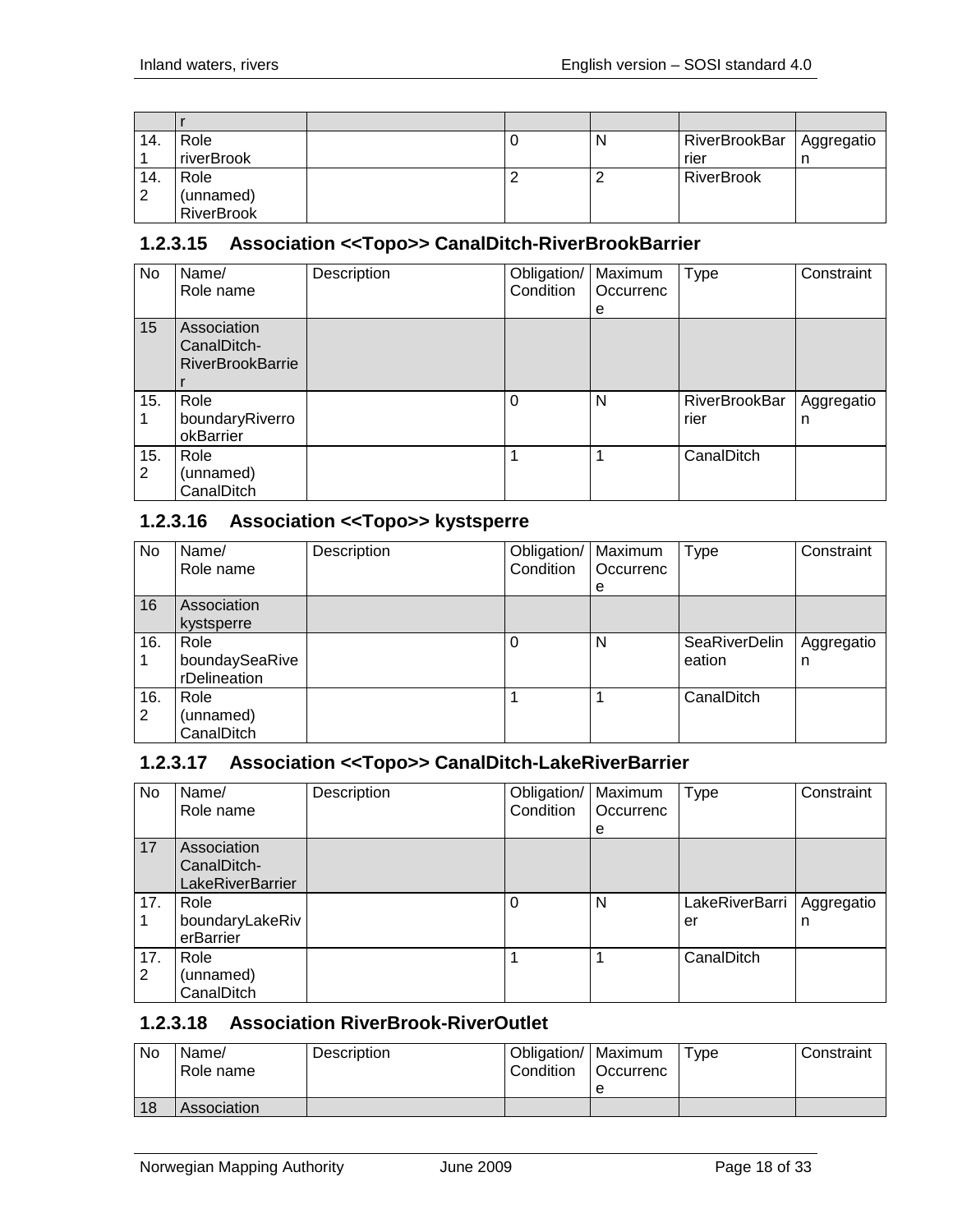|     | RiverBrook-<br><b>RiverOutlet</b> |  |   |                    |            |
|-----|-----------------------------------|--|---|--------------------|------------|
| 18. | Role                              |  | N | <b>RiverOutlet</b> | Aggregatio |
|     | riverOutlet                       |  |   |                    |            |
| 18. | Role                              |  | N | <b>RiverBrook</b>  |            |
| 2   | (unnamed)                         |  |   |                    |            |
|     | <b>RiverBrook</b>                 |  |   |                    |            |

#### <span id="page-18-0"></span>**1.2.3.19 Association <<Topo>> RiverBrook-RiverLineFictitious**

| No. | Name/                     | Description       | Obligation/ | Maximum   | <b>Type</b>             | Constraint |
|-----|---------------------------|-------------------|-------------|-----------|-------------------------|------------|
|     | Role name                 |                   | Condition   | Occurrenc |                         |            |
|     |                           |                   |             | е         |                         |            |
| 19  | Association               |                   |             |           |                         |            |
|     | <b>RiverBrook-</b>        |                   |             |           |                         |            |
|     | <b>RiverLineFictitiou</b> |                   |             |           |                         |            |
|     | s                         |                   |             |           |                         |            |
| 19. | Role                      |                   | $\Omega$    | N         | <b>RiverLineFictiti</b> | Aggregatio |
|     | (unnamed)                 |                   |             |           | ous                     | n          |
|     | <b>RiverLineFictitiou</b> |                   |             |           |                         |            |
|     | s                         |                   |             |           |                         |            |
| 19. | Role                      | <b>RiverBrook</b> | 1           | 1         | <b>RiverBrook</b>       |            |
| 2   | riverLineFictitious       |                   |             |           |                         |            |

#### <span id="page-18-1"></span>**1.2.3.20 Association CanalDitch-RiverLineFictitious**

| No       | Name/<br>Role name                                      | Description | Obligation/<br>Condition | Maximum<br>Occurrenc<br>e | <b>Type</b>                    | Constraint      |
|----------|---------------------------------------------------------|-------------|--------------------------|---------------------------|--------------------------------|-----------------|
| 20       | Association<br>CanalDitch-<br><b>RiverLineFictitiou</b> |             |                          |                           |                                |                 |
| 20.      | Role<br>(unnamed)<br><b>RiverLineFictitiou</b><br>s     |             |                          |                           | <b>RiverLineFictiti</b><br>ous | Aggregatio<br>n |
| 20.<br>2 | Role<br>(unnamed)<br>CanalDitch                         |             | 1                        | 1                         | CanalDitch                     |                 |

#### <span id="page-18-2"></span>**1.2.3.21 Association <<Topo>> RiverBrook-FreshwaterForeshoreEdge**

| No       | Name/<br>Role name                                               | Description | Obligation/<br>Condition | Maximum<br>Occurrenc<br>e | <b>Type</b>                 | Constraint      |
|----------|------------------------------------------------------------------|-------------|--------------------------|---------------------------|-----------------------------|-----------------|
| 21       | Association<br>RiverBrook-<br><b>FreshwaterFores</b><br>horeEdge |             |                          |                           |                             |                 |
| 21.      | Role<br>boundaryFreshw<br>aterForeshoreEg<br>de                  |             | $\Omega$                 | N                         | FreshwaterFor<br>eshoreEdge | Aggregatio<br>n |
| 21.<br>2 | Role<br>(unnamed)<br><b>RiverBrook</b>                           |             |                          | 1                         | <b>RiverBrook</b>           |                 |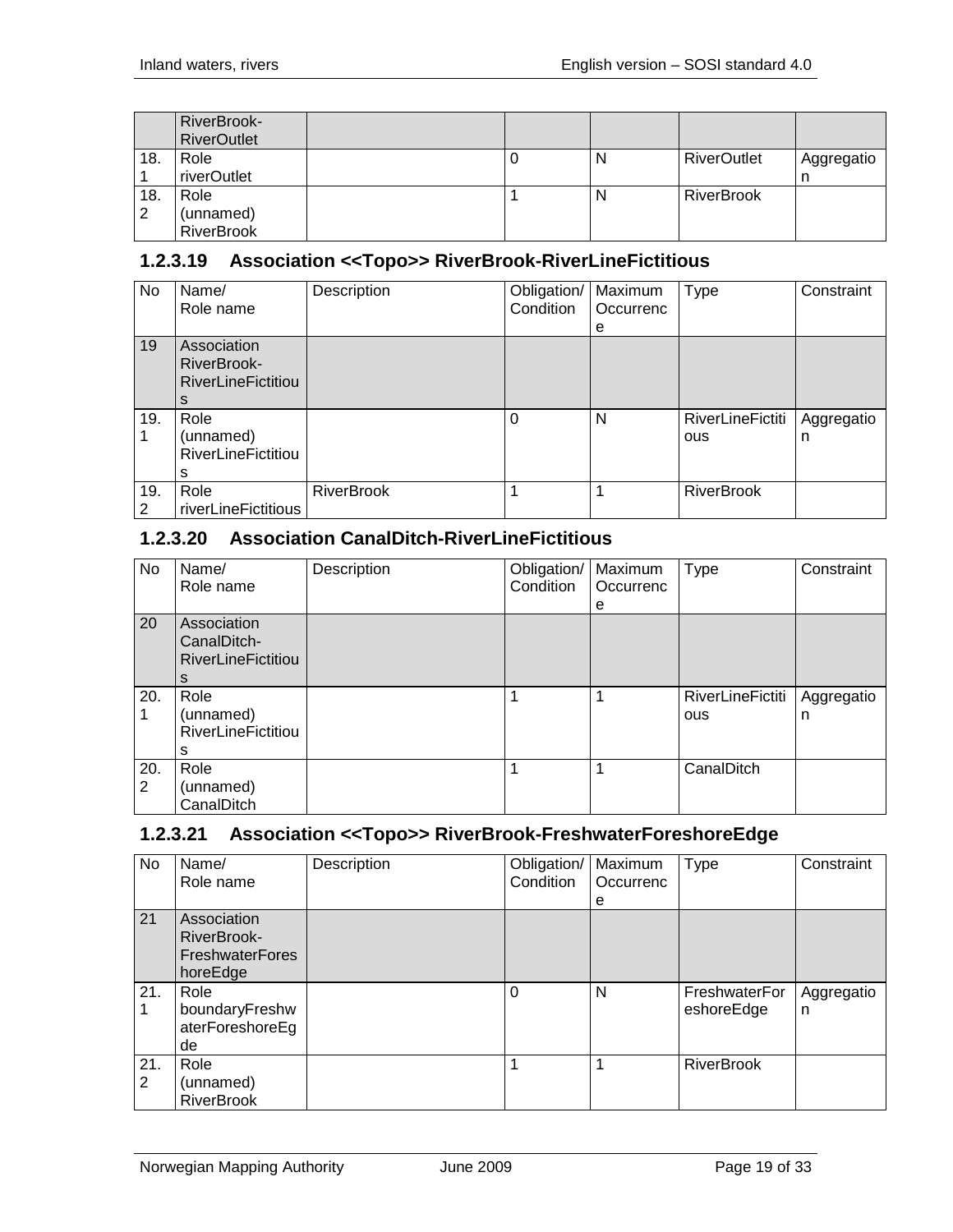#### <span id="page-19-0"></span>**1.2.3.22 Association <<Topo>> RiverBrookEdge-FreshwaterForeshore**

| No.      | Name/<br>Role name                                               | Description                 | Obligation/<br>Condition | Maximum<br>Occurrenc<br>е | <b>Type</b>               | Constraint      |
|----------|------------------------------------------------------------------|-----------------------------|--------------------------|---------------------------|---------------------------|-----------------|
| 22       | Association<br>RiverBrookEdge-<br><b>FreshwaterFores</b><br>hore |                             |                          |                           |                           |                 |
| 22.      | Role<br>(unnamed)<br><b>FreshwaterFores</b><br>hore              |                             |                          |                           | FreshwaterFor<br>eshore   |                 |
| 22.<br>2 | Role<br><b>FreshwaterFores</b><br>hore                           | FreshwaterForeshoreEdge   0 |                          | N                         | <b>RiverBrookEdg</b><br>е | Aggregatio<br>n |

#### <span id="page-19-1"></span>**1.2.3.23 Association <<Topo>> RiverLineFictitious-CanalDitch**

| No.                   | Name/<br>Role name                                       | Description | Obligation/<br>Condition | Maximum<br>Occurrenc<br>е | <b>Type</b>             | Constraint      |
|-----------------------|----------------------------------------------------------|-------------|--------------------------|---------------------------|-------------------------|-----------------|
| 23                    | Association<br><b>RiverLineFictitiou</b><br>s-CanalDitch |             |                          |                           |                         |                 |
| 23.                   | Role<br>(unnamed)<br>CanalDitch                          |             |                          |                           | CanalDitch              |                 |
| 23.<br>$\overline{2}$ | Role<br>boundaryFictitiou<br>sRiverLine                  |             | 0                        | N                         | RiverLineFictiti<br>ous | Aggregatio<br>n |

# <span id="page-19-2"></span>**1.2.4 Snowfield and glacier**

#### <span id="page-19-3"></span>**1.2.4.1 Glacier**

| <b>No</b>    | Name/<br>Role name      | Description                                                                                        | Obligation/<br>Condition | Maximum<br>Occurrenc<br>е | Type                          | Constraint       |
|--------------|-------------------------|----------------------------------------------------------------------------------------------------|--------------------------|---------------------------|-------------------------------|------------------|
| $\mathbf{1}$ | <b>Class</b><br>Glacier | a mass of snow and ice<br>which lies mainly on land,<br>and which is in or has<br>been in movement |                          |                           |                               |                  |
| 1.1          | extent                  | area over which an object<br>extends                                                               | $\Omega$                 |                           | <b>SurfaceWithQu</b><br>ality |                  |
| 1.2          | position                | location where the object<br>exists                                                                | $\mathbf 0$              |                           | PointWithQuali<br>tv          |                  |
| 1.3          | glacierType             |                                                                                                    | $\Omega$                 |                           | GlacierType                   |                  |
| 1.4          | Role<br>Glacier         | Crevasse                                                                                           | $\Omega$                 | N                         | GlacierEdge                   | Aggregrati<br>on |
| 1.5          | Role<br>Glacier         | GlacierEdge                                                                                        | $\Omega$                 | N                         | SnowLine                      | Aggregrati<br>on |
| 1.6          | Role<br>(unnamed)       |                                                                                                    | 0                        | N                         | Crevisse                      | Aggregrati<br>on |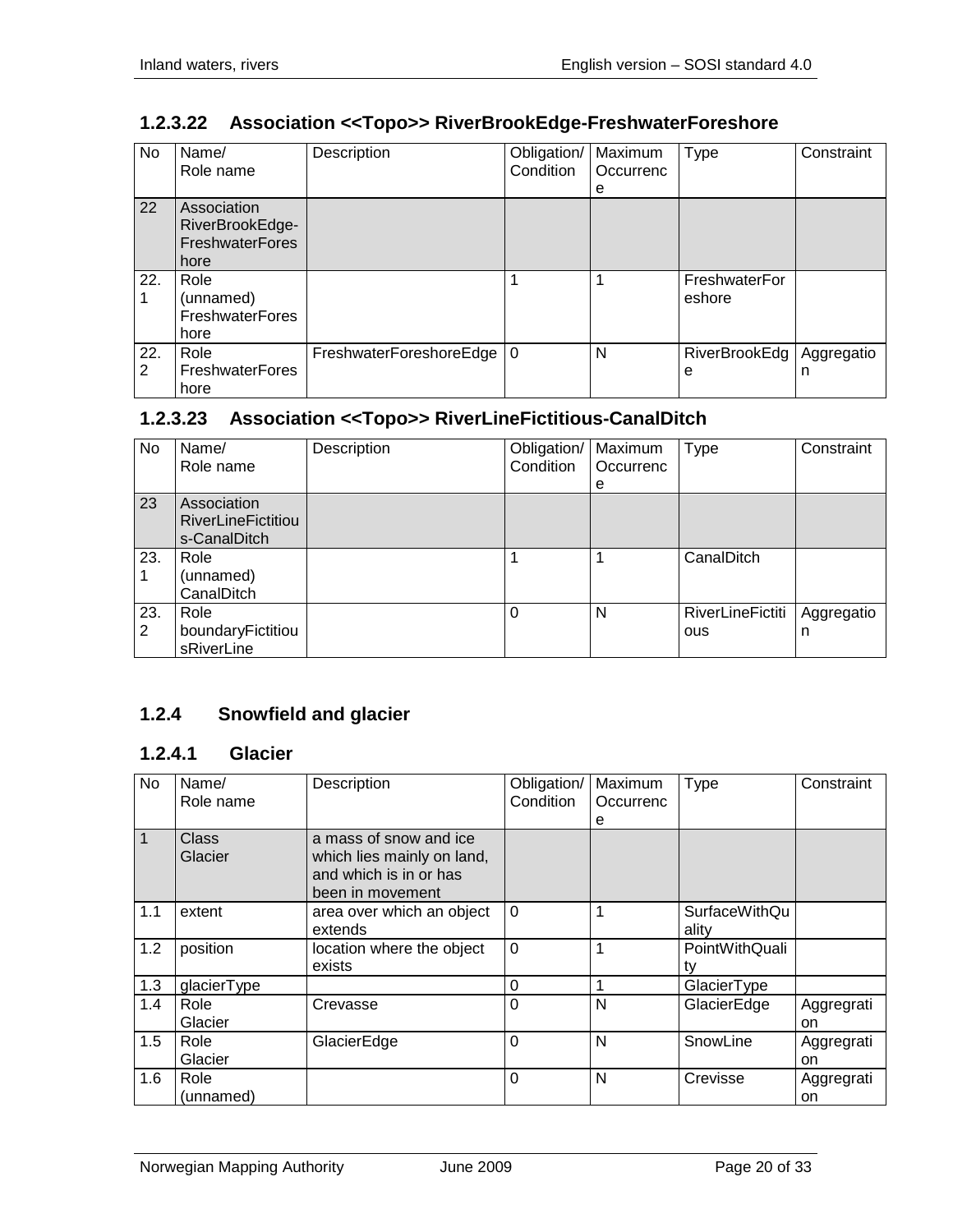| ____ |  |  |  |  |
|------|--|--|--|--|
|      |  |  |  |  |

# <span id="page-20-0"></span>**1.2.4.2 GlacierEdge**

| No. | Name/<br>Role name           | Description                                                                                                                | Obligation/<br>Condition | Maximum<br>Occurrenc<br>е | <b>Type</b>                 | Constraint |
|-----|------------------------------|----------------------------------------------------------------------------------------------------------------------------|--------------------------|---------------------------|-----------------------------|------------|
| 2   | Class<br>GlacierEdge         | demarkation line for a<br>mass of snow and ice<br>which lies mainly on land,<br>and which is in or has<br>been in movement |                          |                           |                             |            |
| 2.1 | border                       | course following the<br>transition between<br>different real world<br>phenomena                                            |                          |                           | <b>CurveWithQual</b><br>ity |            |
| 2.2 | Role<br>(unnamed)<br>Glacier |                                                                                                                            |                          |                           | Glacier                     |            |

#### <span id="page-20-1"></span>**1.2.4.3 SnowField**

| No  | Name/<br>Role name | Description                                                                                                                                                                                                                                        | Obligation/<br>Condition | Maximum<br>Occurrenc<br>е | <b>Type</b>                   | Constraint       |
|-----|--------------------|----------------------------------------------------------------------------------------------------------------------------------------------------------------------------------------------------------------------------------------------------|--------------------------|---------------------------|-------------------------------|------------------|
| 3   | Class<br>SnowField | snow or glacier and bare<br>ground where it is<br>uncertain if it is snow or<br>glacier. Note: A snowfield<br>can also be a part of<br>perpetual snow, especially<br>when the glacierXzXs<br>edge cannot be defined<br>and registered as a glacier |                          |                           |                               |                  |
| 3.1 | extent             | area over which an object<br>extends                                                                                                                                                                                                               | $\Omega$                 |                           | <b>SurfaceWithQu</b><br>ality |                  |
| 3.2 | position           | location where the object<br>exists                                                                                                                                                                                                                | $\Omega$                 |                           | PointWithQuali<br>tv          |                  |
| 3.3 | glacierType        |                                                                                                                                                                                                                                                    | 0                        |                           | GlacierType                   |                  |
| 3.4 | Role<br>Snowfield  | SnowfieldEdge                                                                                                                                                                                                                                      | 0                        | N                         | SnowFieldEdg<br>е             | Aggregrati<br>on |

# <span id="page-20-2"></span>**1.2.4.4 SnowFieldEdge**

| No             | Name/<br>Role name            | Description                                                                                                         | Obligation/<br>Condition | Maximum<br>Occurrenc | <b>Type</b>                 | Constraint |
|----------------|-------------------------------|---------------------------------------------------------------------------------------------------------------------|--------------------------|----------------------|-----------------------------|------------|
|                |                               |                                                                                                                     |                          | е                    |                             |            |
| $\overline{4}$ | <b>Class</b><br>SnowFieldEdge | demarkation line between<br>snow or glacier and bare<br>ground where it is<br>uncertain if it is snow or<br>glacier |                          |                      |                             |            |
| 4.1            | border                        | course following the<br>transition between<br>different real world<br>phenomena                                     |                          |                      | <b>CurveWithQual</b><br>ity |            |
| 4.2            | Role                          |                                                                                                                     |                          |                      | SnowField                   |            |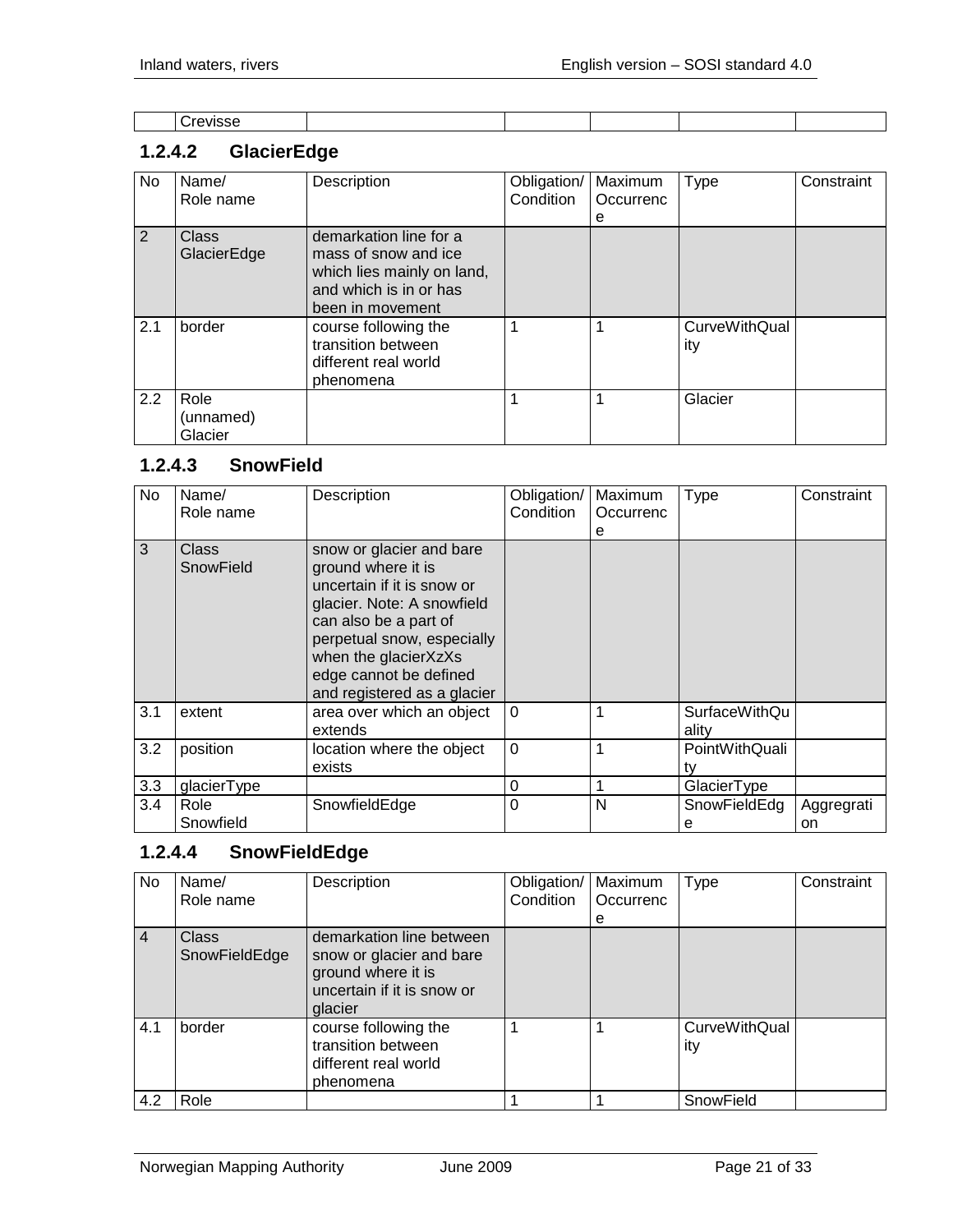| . |  |  |  |
|---|--|--|--|

#### <span id="page-21-0"></span>**1.2.4.5 Snowdrift**

| No  | Name/<br>Role name            | Description                                     | Obligation/<br>Condition | Maximum<br>Occurrenc | Type                          | Constraint       |
|-----|-------------------------------|-------------------------------------------------|--------------------------|----------------------|-------------------------------|------------------|
| 5   | Class<br>Snowdrift            | tightly packed snow which<br>is not in movement |                          | е                    |                               |                  |
| 5.1 | extent                        | area over which an object<br>extends            | $\Omega$                 |                      | <b>SurfaceWithQu</b><br>ality |                  |
| 5.2 | position                      | location where the object<br>exists             | $\Omega$                 |                      | PointWithQuali<br>tv          |                  |
| 5.3 | Role<br>Snowdrift             | SnowdriftEdge                                   | 0                        | N                    | SnowdriftEdge                 | Aggregrati<br>on |
| 5.4 | Role<br>boundarySnowdri<br>ft |                                                 | 0                        | N                    | SnowLine                      |                  |

#### <span id="page-21-1"></span>**1.2.4.6 SnowdriftEdge**

| No  | Name/<br>Role name             | Description                                                                                  | Obligation/<br>Condition | Maximum<br>Occurrenc<br>е | <b>Type</b>                 | Constraint |
|-----|--------------------------------|----------------------------------------------------------------------------------------------|--------------------------|---------------------------|-----------------------------|------------|
| 6   | Class<br>SnowdriftEdge         | demarkation line for tightly<br>packed snow which is not<br>in movement and other<br>surface |                          |                           |                             |            |
| 6.1 | border                         | course following the<br>transition between<br>different real world<br>phenomena              |                          |                           | <b>CurveWithQual</b><br>ity |            |
| 6.2 | Role<br>(unnamed)<br>Snowdrift |                                                                                              |                          |                           | Snowdrift                   |            |

#### <span id="page-21-2"></span>**1.2.4.7 SnowLine**

| No             | Name/<br>Role name             | Description                                                                     | Obligation/<br>Condition | Maximum<br>Occurrenc<br>е | Type                        | Constraint |
|----------------|--------------------------------|---------------------------------------------------------------------------------|--------------------------|---------------------------|-----------------------------|------------|
| $\overline{7}$ | <b>Class</b><br>SnowLine       | boundry between snow<br>and ice on the glacier<br>surface                       |                          |                           |                             |            |
| 7.1            | border                         | course following the<br>transition between<br>different real world<br>phenomena |                          |                           | <b>CurveWithQual</b><br>ity |            |
| 7.2            | Role<br>(unnamed)<br>Glacier   |                                                                                 | 0                        |                           | Glacier                     |            |
| 7.3            | Role<br>(unnamed)<br>Snowdrift |                                                                                 | $\Omega$                 |                           | Snowdrift                   |            |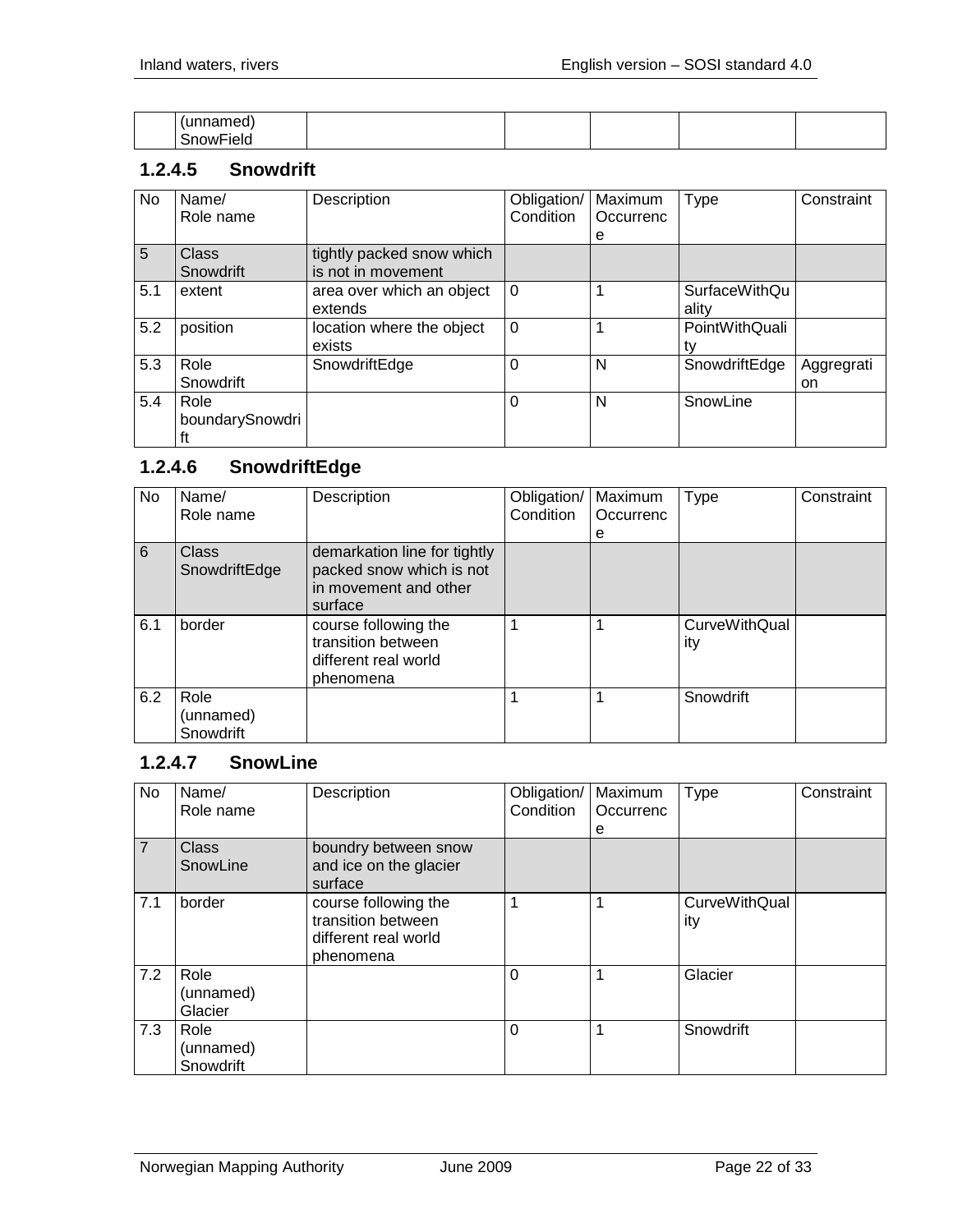#### <span id="page-22-0"></span>**1.2.4.8 Crevisse**

| No. | Name/<br>Role name           | Description                                          | Obligation/   Maximum<br>Condition | Occurrenc | <b>Type</b>          | Constraint |
|-----|------------------------------|------------------------------------------------------|------------------------------------|-----------|----------------------|------------|
|     |                              |                                                      |                                    | е         |                      |            |
| 8   | <b>Class</b><br>Crevisse     | Temporary visible fissures<br>on a glacier.          |                                    |           |                      |            |
| 8.1 | centerline                   | course followed by the<br>central part of the object |                                    |           | CurveWithQual<br>itv |            |
| 8.2 | Role<br>(unnamed)<br>Glacier |                                                      |                                    |           | Glacier              |            |

# <span id="page-22-1"></span>**1.2.4.9 Association <<Topo>> Snowdrift-SnowdriftEdge**

| No  | Name/<br>Role name                         | Description   | Obligation/<br>Condition | Maximum<br>Occurrenc<br>е | <b>Type</b>   | Constraint      |
|-----|--------------------------------------------|---------------|--------------------------|---------------------------|---------------|-----------------|
| 9   | Association<br>Snowdrift-<br>SnowdriftEdge |               |                          |                           |               |                 |
| 9.1 | Role<br>Snowdrift                          | SnowdriftEdge |                          | N                         | SnowdriftEdge | Aggregatio<br>n |
| 9.2 | Role<br>(unnamed)<br>Snowdrift             |               |                          |                           | Snowdrift     |                 |

#### <span id="page-22-2"></span>**1.2.4.10 Association <<Topo>> Glacier-SnowLine**

| No       | Name/<br>Role name                  | Description | Obligation/<br>Condition | Maximum<br>Occurrenc<br>е | <b>Type</b> | Constraint      |
|----------|-------------------------------------|-------------|--------------------------|---------------------------|-------------|-----------------|
| 10       | Association<br>Glacier-<br>SnowLine |             |                          |                           |             |                 |
| 10.      | Role<br>Glacier                     | GlacierEdge | 0                        | N                         | SnowLine    | Aggregatio<br>n |
| 10.<br>2 | Role<br>(unnamed)<br>Glacier        |             | 0                        |                           | Glacier     |                 |

#### <span id="page-22-3"></span>**1.2.4.11 Association <<Topo>> SnowLine-Snowdrift**

| No       | Name/<br>Role name                    | Description | Obligation/<br>Condition | Maximum<br>Occurrenc<br>e | <b>Type</b> | Constraint |
|----------|---------------------------------------|-------------|--------------------------|---------------------------|-------------|------------|
| 11       | Association<br>SnowLine-<br>Snowdrift |             |                          |                           |             |            |
| 11.      | Role<br>(unnamed)<br>Snowdrift        |             | 0                        |                           | Snowdrift   |            |
| 11.<br>2 | Role<br>boundarySnowdri<br>ft         |             | 0                        | N                         | SnowLine    |            |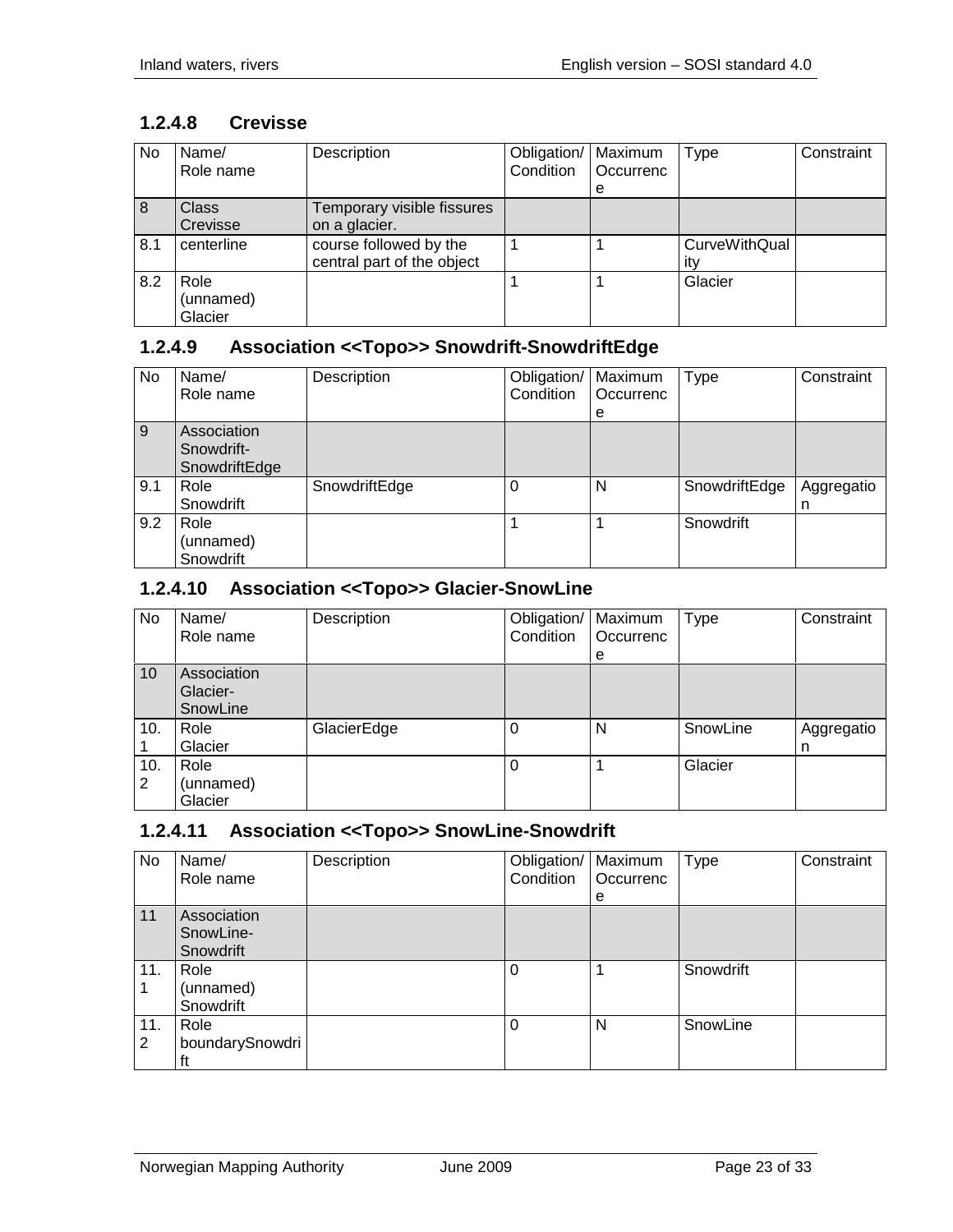#### <span id="page-23-0"></span>**1.2.4.12 Association Glacier-Crevisse**

| No       | Name/<br>Role name              | Description | Obligation/<br>Condition | Maximum<br>Occurrenc<br>e | <b>Type</b> | Constraint      |
|----------|---------------------------------|-------------|--------------------------|---------------------------|-------------|-----------------|
| 12       | Association<br>Glacier-Crevisse |             |                          |                           |             |                 |
| 12.      | Role<br>(unnamed)<br>Crevisse   |             |                          | N                         | Crevisse    | Aggregatio<br>n |
| 12.<br>2 | Role<br>(unnamed)<br>Glacier    |             |                          |                           | Glacier     |                 |

#### <span id="page-23-1"></span>**1.2.5 Station**

#### <span id="page-23-2"></span>**1.2.5.1 GaugingStation**

| No  | Name/<br>Role name      | Description                                                                                                                 | Obligation/<br>Condition | Maximum<br>Occurrenc<br>е | <b>Type</b>                 | Constraint |
|-----|-------------------------|-----------------------------------------------------------------------------------------------------------------------------|--------------------------|---------------------------|-----------------------------|------------|
|     | Class<br>GaugingStation | point, line or surface in<br>terrain where one or<br>several parameters are<br>gauged or calculated one<br>or several times |                          |                           |                             |            |
| 1.1 | position                | location where the object<br>exists                                                                                         |                          |                           | PointWithQuali              |            |
| 1.2 | typeOfStation           | transfer of data from<br>measuring station                                                                                  |                          |                           | GaugingStatio<br>nType      |            |
|     | stationParameter        | measurement parameters<br>for measuring station                                                                             |                          |                           | GaugingStatio<br>nParameter |            |

# <span id="page-23-3"></span>**1.2.6 Waterbody**

#### <span id="page-23-4"></span>**1.2.6.1 WaterBodyRiver**

| No  | Name/<br>Role name             | Description                                                                                                        | Obligation/<br>Condition | Maximum<br>Occurrenc<br>е | <b>Type</b>                 | Constraint |
|-----|--------------------------------|--------------------------------------------------------------------------------------------------------------------|--------------------------|---------------------------|-----------------------------|------------|
|     | <b>Class</b><br>WaterBodyRiver | One river segment or a<br>group of river segments<br>with the same water type,<br>pressure and risk<br>evaluation. |                          |                           |                             |            |
| 1.1 | centerline                     | course followed by the<br>central part of the object                                                               |                          |                           | <b>CurveWithQual</b><br>itv |            |
| 1.2 | riskAssessment                 | assessment of risk for<br>water resource in river,<br>lake or ocean                                                | $\Omega$                 |                           | <b>RiskEvaluation</b>       |            |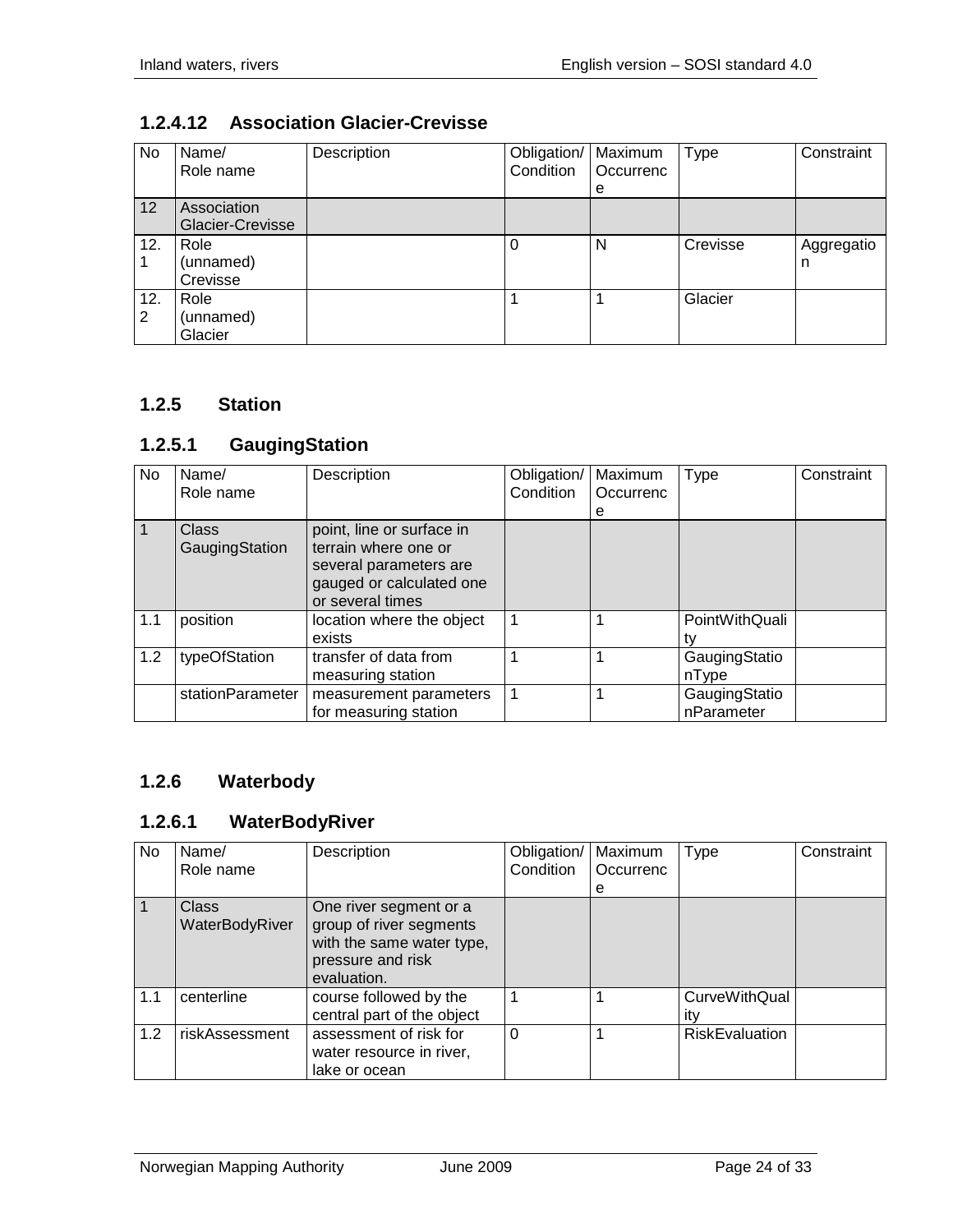## <span id="page-24-0"></span>**1.2.6.2 WaterBodyGroundwater**

| <b>No</b> | Name/<br>Role name                | Description                                                                                                | Obligation/<br>Condition | Maximum<br>Occurrenc<br>е | Type                          | Constraint       |
|-----------|-----------------------------------|------------------------------------------------------------------------------------------------------------|--------------------------|---------------------------|-------------------------------|------------------|
| 2         | Class<br>WaterBodyGroun<br>dwater | A demarkated area where<br>a given amount of<br>groundwater is available<br>and with the same<br>pressure. |                          |                           |                               |                  |
| 2.1       | extent                            | area over which an object<br>extends                                                                       | $\Omega$                 |                           | <b>SurfaceWithQu</b><br>ality |                  |
| 2.2       | position                          | location where the object<br>exists                                                                        | $\mathbf 0$              |                           | PointWithQuali<br>tv          |                  |
| 2.3       | riskAssessment                    | assessment of risk for<br>water resource in river,<br>lake or ocean                                        | $\Omega$                 |                           | <b>RiskEvaluation</b>         |                  |
| 2.4       | Role<br>waterBodyGroun<br>dwater  | WaterBodyBoundry                                                                                           | 0                        | N                         | WaterBodyBou<br>ndry          | Aggregrati<br>on |

#### <span id="page-24-1"></span>**1.2.6.3 WaterBodyCoast**

| No  | Name/<br>Role name      | Description                                                                 | Obligation/<br>Condition | Maximum<br>Occurrenc<br>е | Type                          | Constraint       |
|-----|-------------------------|-----------------------------------------------------------------------------|--------------------------|---------------------------|-------------------------------|------------------|
| 3   | Class<br>WaterBodyCoast | Coastal area with identical<br>water type, pressure and<br>risk evaluation. |                          |                           |                               |                  |
| 3.1 | extent                  | area over which an object<br>extends                                        | $\Omega$                 |                           | <b>SurfaceWithQu</b><br>ality |                  |
| 3.2 | position                | location where the object<br>exists                                         | $\Omega$                 |                           | PointWithQuali                |                  |
| 3.3 | riskAssessment          | assessment of risk for<br>water resource in river,<br>lake or ocean         | $\Omega$                 |                           | <b>RiskEvaluation</b>         |                  |
| 3.4 | Role<br>waterBodyCoast  | WaterBodyBoundry                                                            | 0                        | N                         | WaterBodyBou<br>ndry          | Aggregrati<br>on |

# <span id="page-24-2"></span>**1.2.6.4 WaterBodyLake**

| <b>No</b>      | Name/<br>Role name     | Description                                                                                                                                                     | Obligation/<br>Condition | Maximum<br>Occurrenc<br>е | Type                          | Constraint |
|----------------|------------------------|-----------------------------------------------------------------------------------------------------------------------------------------------------------------|--------------------------|---------------------------|-------------------------------|------------|
| $\overline{4}$ | Class<br>WaterBodyLake | A lake where a pressure<br>require measures to<br>improve the status of the<br>water quality, and all lakes<br>larger than 0.5 km2 with or<br>without pressure. |                          |                           |                               |            |
| 4.1            | extent                 | area over which an object<br>extends                                                                                                                            | $\Omega$                 |                           | <b>SurfaceWithQu</b><br>ality |            |
| 4.2            | position               | location where the object<br>exists                                                                                                                             | $\Omega$                 |                           | PointWithQuali                |            |
| 4.3            | riskAssessment         | assessment of risk for<br>water resource in river,                                                                                                              | $\Omega$                 |                           | <b>RiskEvaluation</b>         |            |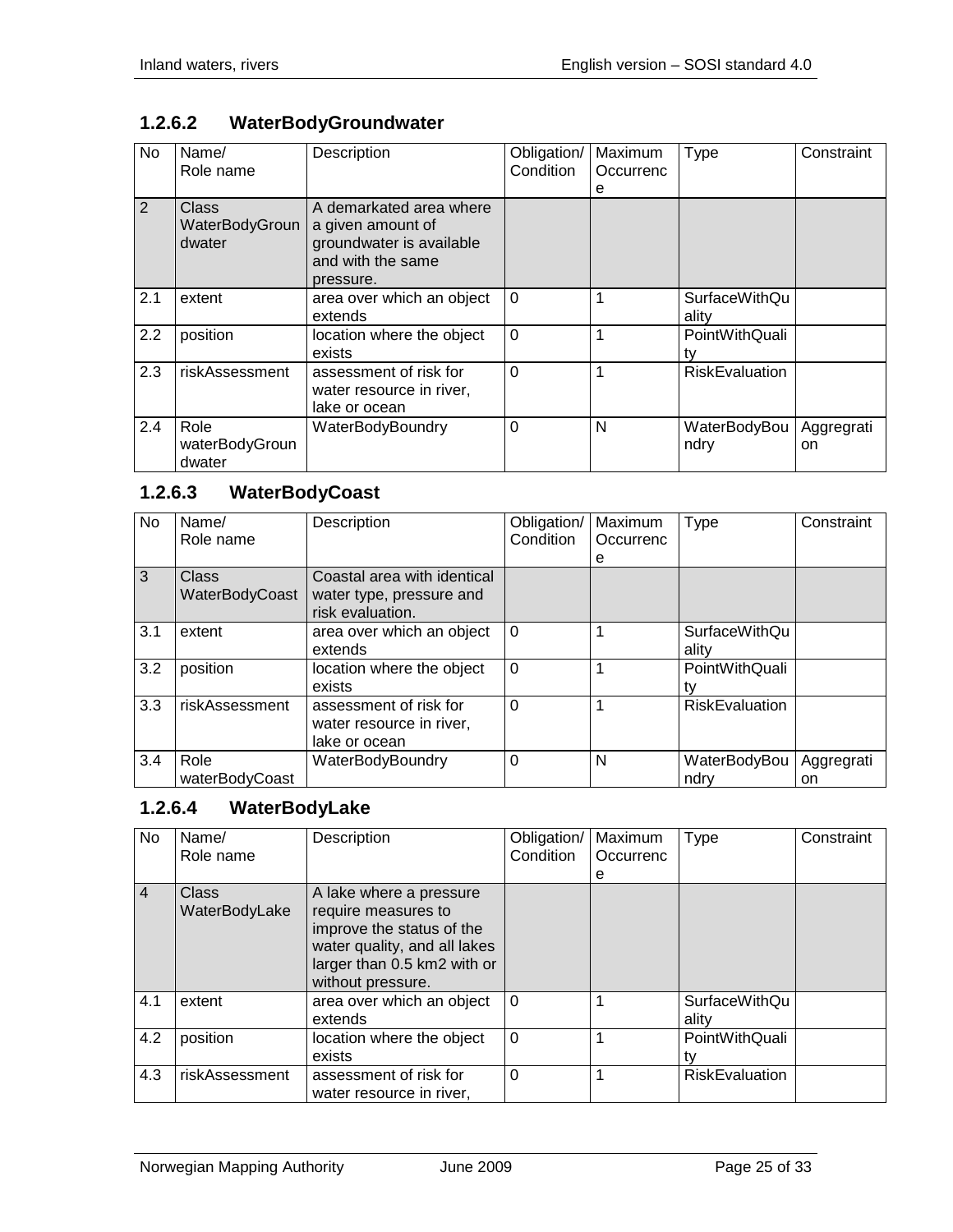|     |                               | lake or ocean |   |                                   |    |
|-----|-------------------------------|---------------|---|-----------------------------------|----|
| 4.4 | Role<br>boundaryWaterB<br>odv |               | N | WaterBodyBou   Aggregrati<br>ndrv | on |

#### <span id="page-25-0"></span>**1.2.6.5 WaterBodyBoundry**

| No  | Name/<br>Role name                            | Description                                                                     | Obligation/<br>Condition | Maximum<br>Occurrenc<br>e | Type                        | Constraint |
|-----|-----------------------------------------------|---------------------------------------------------------------------------------|--------------------------|---------------------------|-----------------------------|------------|
| 5   | Class<br>WaterBodyBoun<br>dry                 | Demarkation line for water<br>bodies.                                           |                          |                           |                             |            |
| 5.1 | border                                        | course following the<br>transition between<br>different real world<br>phenomena | 1                        | 1                         | <b>CurveWithQual</b><br>ity |            |
| 5.2 | Role<br>(unnamed)<br>WaterBodyLake            |                                                                                 | 1                        | 1                         | WaterBodyLak<br>е           |            |
| 5.3 | Role<br>(unnamed)<br>WaterBodyCoast           |                                                                                 | 1                        | 1                         | WaterBodyCoa<br>st          |            |
| 5.4 | Role<br>(unnamed)<br>WaterBodyGroun<br>dwater |                                                                                 | 1                        | 1                         | WaterBodyGro<br>undwater    |            |

#### <span id="page-25-1"></span>**1.2.6.6 Association <<Topo>> WaterBodyLake-WaterBodyBoundry**

| No  | Name/<br>Role name                                    | Description | Obligation/<br>Condition | Maximum<br>Occurrenc<br>е | <b>Type</b>          | Constraint      |
|-----|-------------------------------------------------------|-------------|--------------------------|---------------------------|----------------------|-----------------|
| 6   | Association<br>WaterBodyLake-<br>WaterBodyBoun<br>dry |             |                          |                           |                      |                 |
| 6.1 | Role<br>boundaryWaterB<br>ody                         |             | $\Omega$                 | N                         | WaterBodyBou<br>ndry | Aggregatio<br>n |
| 6.2 | Role<br>(unnamed)<br>WaterBodyLake                    |             |                          | 1                         | WaterBodyLak<br>е    |                 |

#### <span id="page-25-2"></span>**1.2.6.7 Association <<Topo>> WaterBodyCoast-WaterBodyBoundry**

| No  | Name/<br>Role name                                         | Description      | Obligation/<br>Condition | Maximum<br>Occurrenc<br>e | Type                 | Constraint      |
|-----|------------------------------------------------------------|------------------|--------------------------|---------------------------|----------------------|-----------------|
|     | Association<br>WaterBodyCoast<br>-<br>WaterBodyBoun<br>dry |                  |                          |                           |                      |                 |
| 7.1 | Role<br>waterBodyCoast                                     | WaterBodyBoundry |                          | N                         | WaterBodyBou<br>ndrv | Aggregatio<br>n |
| 7.2 | Role                                                       |                  |                          |                           | WaterBodyCoa         |                 |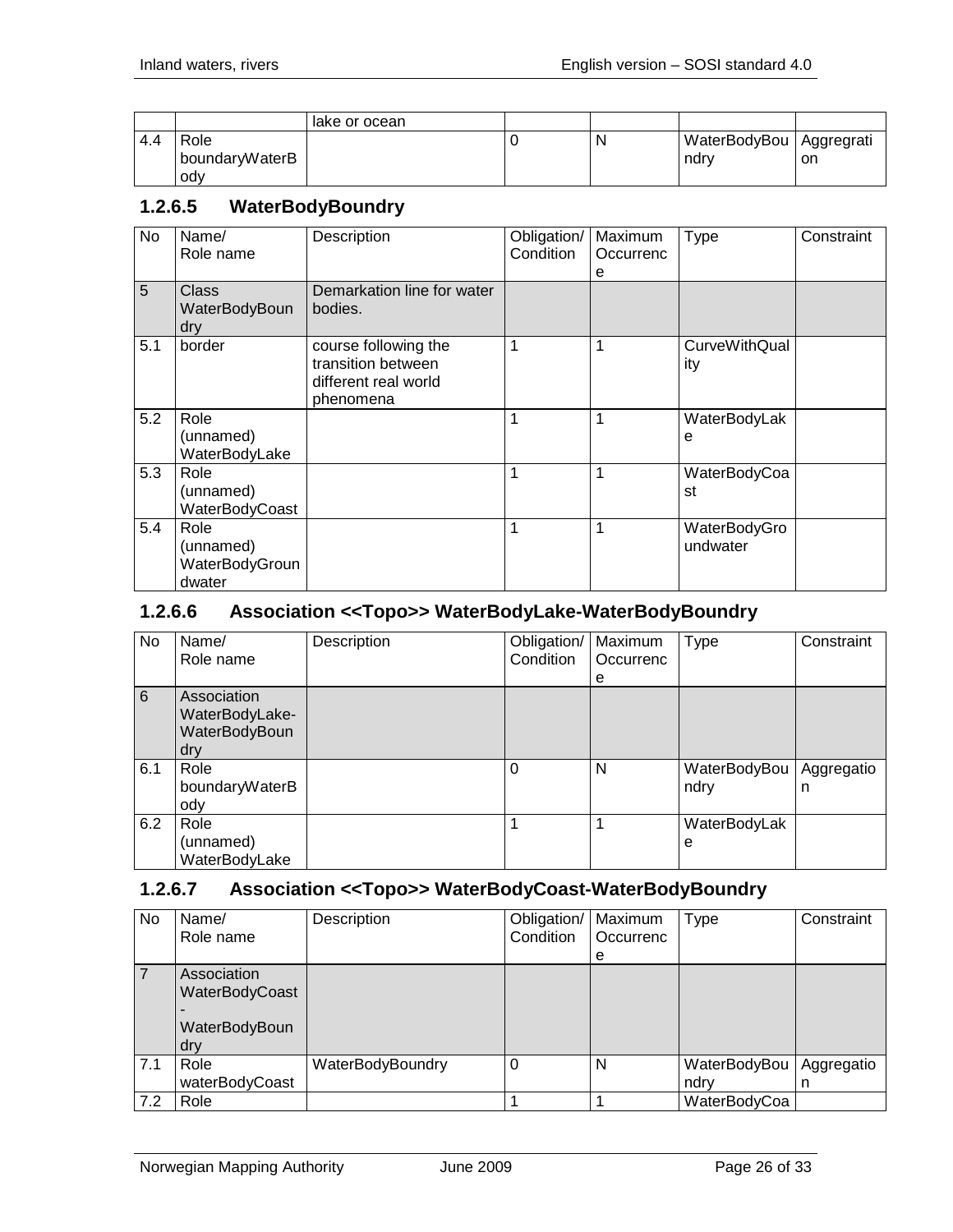| шео<br>______      |  | $\overline{\phantom{a}}$<br>১৷<br>$-$ |  |
|--------------------|--|---------------------------------------|--|
| W۰<br>oast<br>∩dvl |  |                                       |  |

#### <span id="page-26-0"></span>**1.2.6.8 Association <<Topo>> WaterBodyGroundwater-WaterBodyBoundry**

| No             | Name/<br>Role name                                               | Description      | Obligation/<br>Condition | Maximum<br>Occurrenc<br>е | <b>Type</b>              | Constraint      |
|----------------|------------------------------------------------------------------|------------------|--------------------------|---------------------------|--------------------------|-----------------|
| $\overline{8}$ | Association<br>WaterBodyGroun<br>dwater-<br>WaterBodyBoun<br>dry |                  |                          |                           |                          |                 |
| 8.1            | Role<br>waterBodyGroun<br>dwater                                 | WaterBodyBoundry | $\Omega$                 | N                         | WaterBodyBou<br>ndry     | Aggregatio<br>n |
| 8.2            | Role<br>(unnamed)<br>WaterBodyGroun<br>dwater                    |                  |                          |                           | WaterBodyGro<br>undwater |                 |

#### <span id="page-26-1"></span>**1.2.7 Watersurface general**

#### <span id="page-26-2"></span>**1.2.7.1 WaterSurfaceGeneral**

| No  | Name/<br>Role name                      | Description                                                               | Obligation/<br>Condition | Maximum<br>Occurrenc | Type                          | Constraint       |
|-----|-----------------------------------------|---------------------------------------------------------------------------|--------------------------|----------------------|-------------------------------|------------------|
|     |                                         |                                                                           |                          | е                    |                               |                  |
|     | <b>Class</b><br>WaterSurfaceGe<br>neral | Unspecified water surface<br>demarkated by coast line,<br>water line etc. |                          |                      |                               |                  |
| 1.1 | extent                                  | area over which an object<br>extends                                      | $\Omega$                 |                      | <b>SurfaceWithQu</b><br>ality |                  |
| 1.2 | position                                | location where the object<br>exists                                       | $\Omega$                 |                      | PointWithQuali<br>tv          |                  |
| 1.3 | Role<br>boundaryWaterS<br>urfaceGeneral |                                                                           | 0                        | N                    | WaterSurface<br>GeneralBoundr | Aggregrati<br>on |

#### <span id="page-26-3"></span>**1.2.7.2 WaterSurfaceGeneralBoundry**

| No  | Name/<br>Role name                             | Description                                                                                                                  | Obligation/<br>Condition | Maximum<br>Occurrenc<br>е | <b>Type</b>                 | Constraint |
|-----|------------------------------------------------|------------------------------------------------------------------------------------------------------------------------------|--------------------------|---------------------------|-----------------------------|------------|
| 2   | <b>Class</b><br>WaterSurfaceGe<br>neralBoundry | Demarkation line between<br>unspecified water surface<br>demarkated by coast line,<br>water line etc. and other<br>surfaces. |                          |                           |                             |            |
| 2.1 | border                                         | course following the<br>transition between<br>different real world<br>phenomena                                              |                          |                           | <b>CurveWithQual</b><br>ity |            |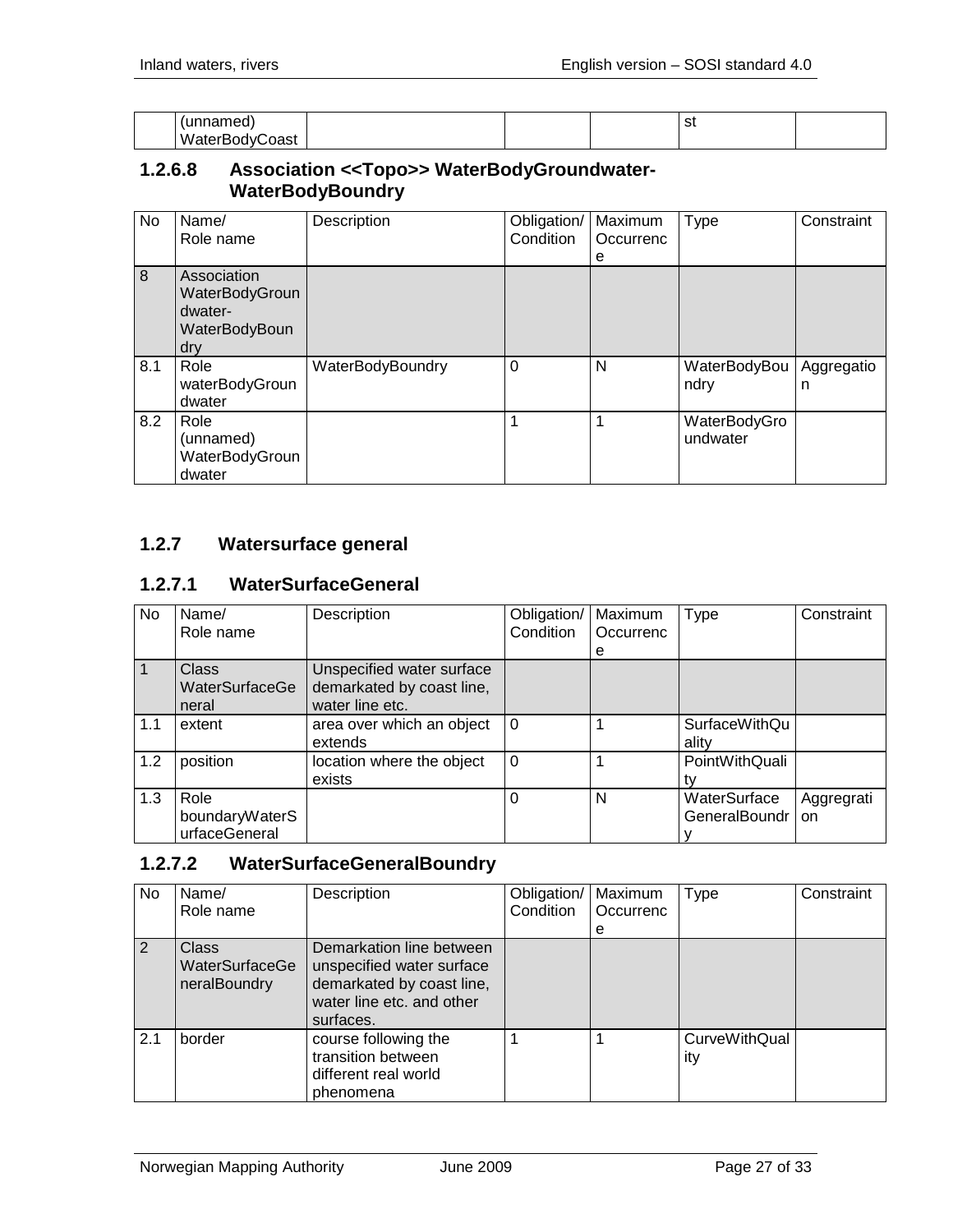| ററ<br>ے.ء | Role           |  | N | WaterSurface |  |
|-----------|----------------|--|---|--------------|--|
|           | (unnamed)      |  |   | General      |  |
|           | WaterSurfaceGe |  |   |              |  |
|           | neral          |  |   |              |  |

#### <span id="page-27-0"></span>**1.2.7.3 Runoff**

| No  | Name/<br>Role name     | Description                                                                                                                                                                                                                                                                                   | Obligation/<br>Condition | Maximum<br>Occurrenc<br>е | <b>Type</b>                 | Constraint |
|-----|------------------------|-----------------------------------------------------------------------------------------------------------------------------------------------------------------------------------------------------------------------------------------------------------------------------------------------|--------------------------|---------------------------|-----------------------------|------------|
| 3   | <b>Class</b><br>Runoff | Point or isoline which<br>shows average runoff per<br>year for a normalized<br>period in millimetres. Note:<br>The values in a point or<br>along an isoline shows the<br>average runoff (mm/24<br>hours) for the period 1961<br>- 1990. The runoff is the<br>differanse between<br>precipitat |                          |                           |                             |            |
| 3.1 | position               | location where the object<br>exists                                                                                                                                                                                                                                                           | $\Omega$                 |                           | PointWithQuali<br>tv        |            |
| 3.2 | centerline             | course followed by the<br>central part of the object                                                                                                                                                                                                                                          | $\mathbf 1$              |                           | <b>CurveWithQual</b><br>itv |            |

#### <span id="page-27-1"></span>**1.2.7.4 Association <<Topo>> WaterSurfaceGeneral-WaterSurfaceGeneralBoundry**

| No.            | Name/<br>Role name                                                        | Description | Obligation/<br>Condition | Maximum<br>Occurrenc<br>е | <b>Type</b>                   | Constraint                 |
|----------------|---------------------------------------------------------------------------|-------------|--------------------------|---------------------------|-------------------------------|----------------------------|
| $\overline{4}$ | Association<br>WaterSurfaceGe<br>neral-<br>WaterSurfaceGe<br>neralBoundry |             |                          |                           |                               |                            |
| 4.1            | Role<br>boundaryWaterS<br>urfaceGeneral                                   |             | 0                        | N                         | WaterSurface<br>GeneralBoundr | Aggregatio<br>$\mathsf{n}$ |
| 4.2            | Role<br>(unnamed)<br>WaterSurfaceGe<br>neral                              |             |                          | N                         | WaterSurface<br>General       |                            |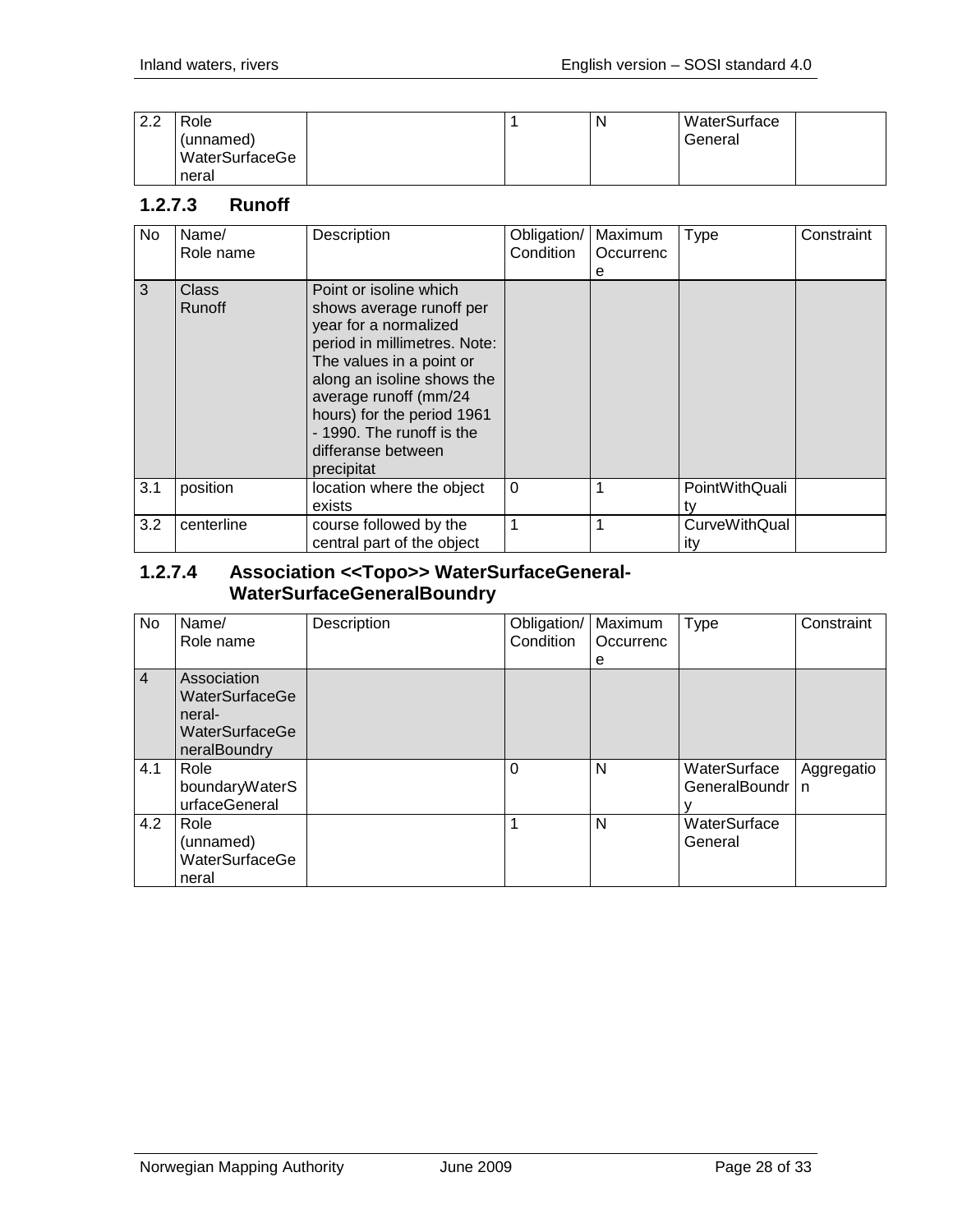#### **1.2.7.5 Codelist**

#### **1.2.7.5.1 <<CodeList>> RiverWidth**

| Nr  | Code name           | Definition/Description                                                                | Code |
|-----|---------------------|---------------------------------------------------------------------------------------|------|
|     | CodeList            | rough classification of river system according to average width over longer sections. |      |
|     | RiverWidth          |                                                                                       |      |
| 1.1 | Width < 1m          |                                                                                       |      |
| 1.2 | $Width \ll 1-3m$    |                                                                                       |      |
| 1.3 | $Width \ll 3-15m$   |                                                                                       |      |
| 1.4 | $Width \leq 15-40m$ |                                                                                       |      |
|     | Width $>$ 40m       |                                                                                       |      |

# **1.2.7.5.2 <<CodeList>> GlacierType**

<span id="page-28-2"></span><span id="page-28-1"></span><span id="page-28-0"></span>

| <b>Nr</b>      | Code name                                 | Definition/Description                                                                              | Code |
|----------------|-------------------------------------------|-----------------------------------------------------------------------------------------------------|------|
| $\overline{2}$ | CodeList                                  | Types of glaciers.                                                                                  |      |
|                | GlacierType                               |                                                                                                     |      |
| 2.1            | Glacier which is difficult to classify or |                                                                                                     |      |
|                | is of uncertain type                      |                                                                                                     |      |
| 2.2            | Continental ice sheet                     | continental ice sheet                                                                               |      |
| 2.3            | Plateau glacier                           | covers a smaller area than a continental ice sheet Note: "Glaciers of the Norwegian type"           |      |
| 2.4            | Valley glacier                            | follows a valley and its accumulation zone is usually well-defined, but may be comprised of         | 3    |
|                |                                           | more than one glacial cirques or glacier-filled side valleys                                        |      |
| $2.5$          | Cirque glacier                            | localized in a self-contained hollow or cirque in a mountainside                                    |      |
| 2.6            | Piedmont glacier                          | glacier which fans out at the foot of an ice-covered area                                           | 5    |
| 2.7            | Ice shelf                                 | floating parts of glaciers                                                                          | 6    |
| 2.8            | Stone glacier                             | glacier-shaped mass of rough boulders and smaller grain sizes, where the interstices are filled   7 |      |
|                |                                           | with ice and snow                                                                                   |      |
|                | Glacierette                               | Continental ice sheet                                                                               | 8    |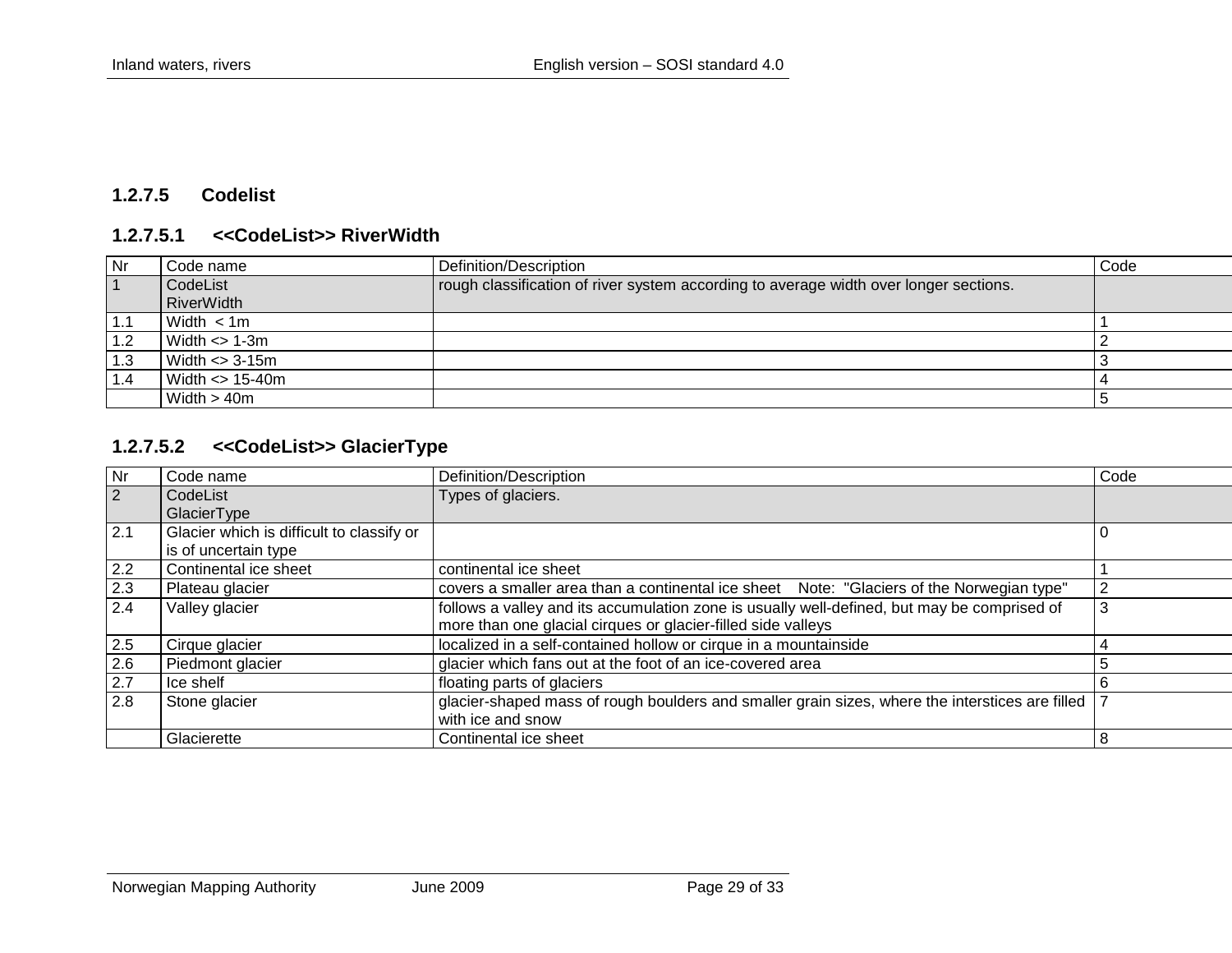#### **1.2.7.5.3 <<CodeList>> GaugingStationType**

| <b>Nr</b>      | Code name                         | Definition/Description                          | Code |
|----------------|-----------------------------------|-------------------------------------------------|------|
| $\overline{3}$ | CodeList                          | Type of data transmission from gauging station. |      |
|                | GaugingStationType                |                                                 |      |
| 3.1            | measuring/metering station with   |                                                 |      |
|                | l automatic measurements          |                                                 |      |
| 3.2            | measuring/metering station with   |                                                 |      |
|                | remotely transmitted measurements |                                                 |      |
| 3.3            | measuring/metering station with   |                                                 |      |
|                | l manual measurements             |                                                 |      |

#### **1.2.7.5.4 <<CodeList>> GaugingStationParameter**

<span id="page-29-1"></span><span id="page-29-0"></span>

| Nr             | Code name                            | Definition/Description                  | Code           |
|----------------|--------------------------------------|-----------------------------------------|----------------|
| $\overline{4}$ | CodeList                             | Gauging parameter for gauging stations. |                |
|                | GaugingStationParameter              |                                         |                |
| 4.1            | precipitation                        |                                         | $\mathbf 0$    |
| 4.2            | evaporation                          |                                         |                |
| 4.3            | relative humidity                    |                                         | $\overline{2}$ |
| 4.4            | water vapour pressure                |                                         | 3              |
| 4.5            | air pressure at the ??place/point of |                                         | 4              |
|                | measurement                          |                                         |                |
| 4.6            | global radiation                     |                                         | 6              |
| 4.7            | net radiation                        |                                         |                |
| 4.8            | short-wave radiation                 |                                         | 8              |
| 4.9            | long-wave radiation                  |                                         | $9\,$          |
| 4.10           | cloud cover 1/8                      |                                         | 12             |
| 4.11           | cloud cover 1/10                     |                                         | 13             |
| 4.12           | wind direction                       |                                         | 14             |
| 4.13           | wind speed                           |                                         | 15             |
| 4.14           | wind speed 10 m                      |                                         | 16             |
| 4.15           | air temperature                      |                                         | 17             |
| 4.16           | air temperature 10 m                 |                                         | 18             |
| 4.17           | water level                          |                                         | 1000           |
| 4.18           | water flow                           |                                         | 1001           |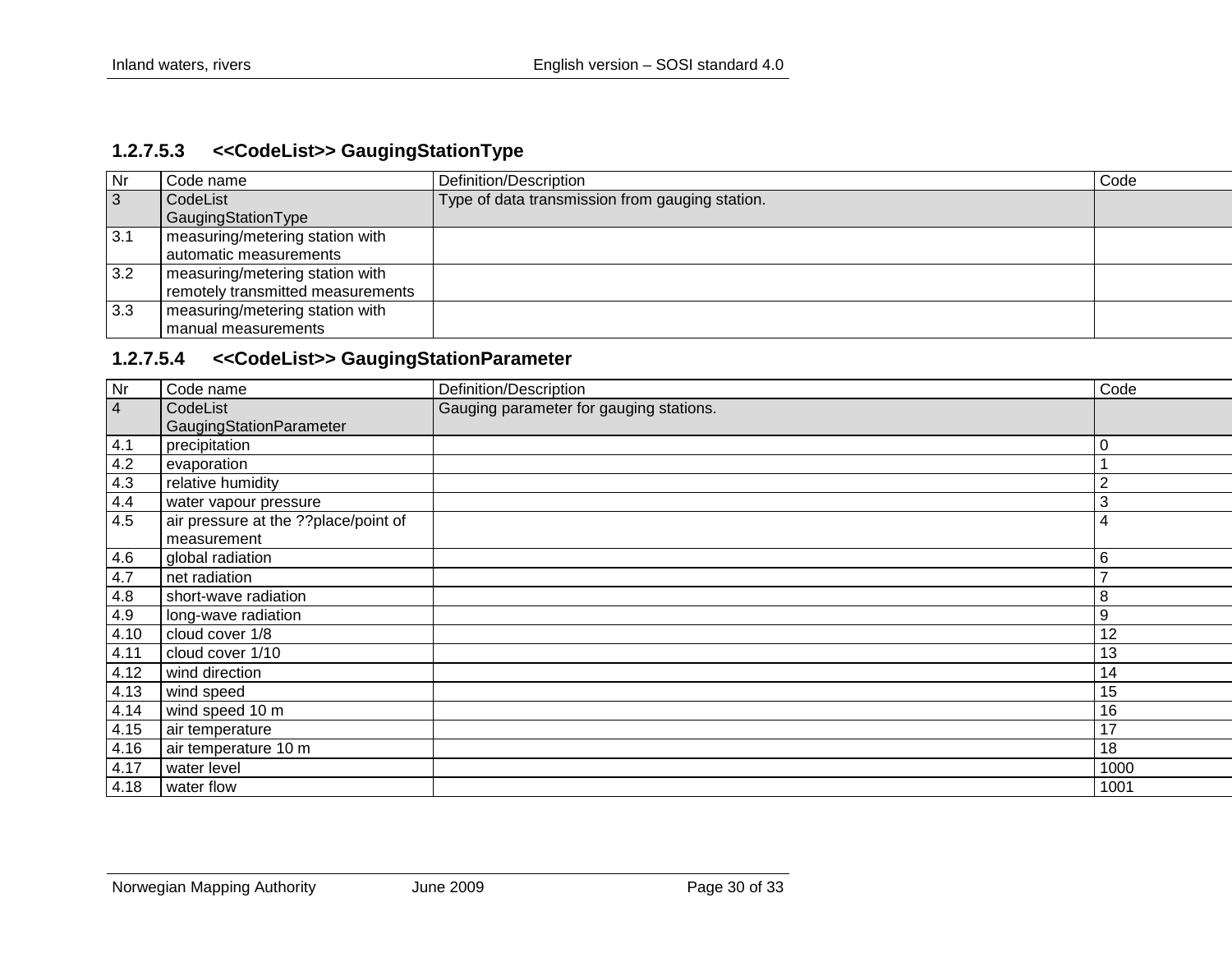| 4.19 | water speed                           | $\frac{1}{1002}$ |
|------|---------------------------------------|------------------|
| 4.20 | water temperature                     | 1003             |
| 4.21 | reservoir volume                      | 1004             |
| 4.22 | ice thickness                         | 1005             |
| 4.23 | conductivity                          | 1006             |
| 4.24 | pH                                    | 1007             |
| 4.25 | overflow                              | 1008             |
| 4.26 | hatchway                              | 1009             |
| 4.27 | total discharge                       | 1010             |
| 4.28 | specific ??drain/drainage/discharge   | 1011             |
| 4.29 | transmission                          | 1015             |
| 4.30 | salinity                              | 1017             |
| 4.31 | seepage                               | 1050             |
| 4.32 | ??operation water flow                | 1055             |
| 4.33 | diversion flow                        | 1057             |
| 4.34 | pumping                               | 1075             |
| 4.35 | konsentrasjon suspendert min.         | 1200             |
|      | materiale                             |                  |
| 4.36 | concentration, suspended min.         | 1202             |
|      | material                              |                  |
| 4.37 | directly measured bedload transport   | 1204             |
| 4.38 | indirectly measured bedload transport | 1206             |
| 4.39 | concentration organic material        | 1208             |
| 4.40 | suspended solids                      | 1209             |
| 4.41 | transport organic material            | 1210             |
| 4.42 | cumulative grain size distribution    | 1212             |
|      | curve, suspended material 1           |                  |
| 4.43 | cumulative grain size distribution    | 1214             |
|      | curve, suspended material             |                  |
| 4.44 | ground water level                    | 2000             |
| 4.45 | ground dampness                       | 2001             |
| 4.46 | snow depth                            | 2002             |
| 4.47 | water equivalent of the snow          | 2003             |
| 4.48 | ??lower/maximum frost depth           | 2004             |
| 4.49 | pore pressure                         | 2005             |
|      |                                       |                  |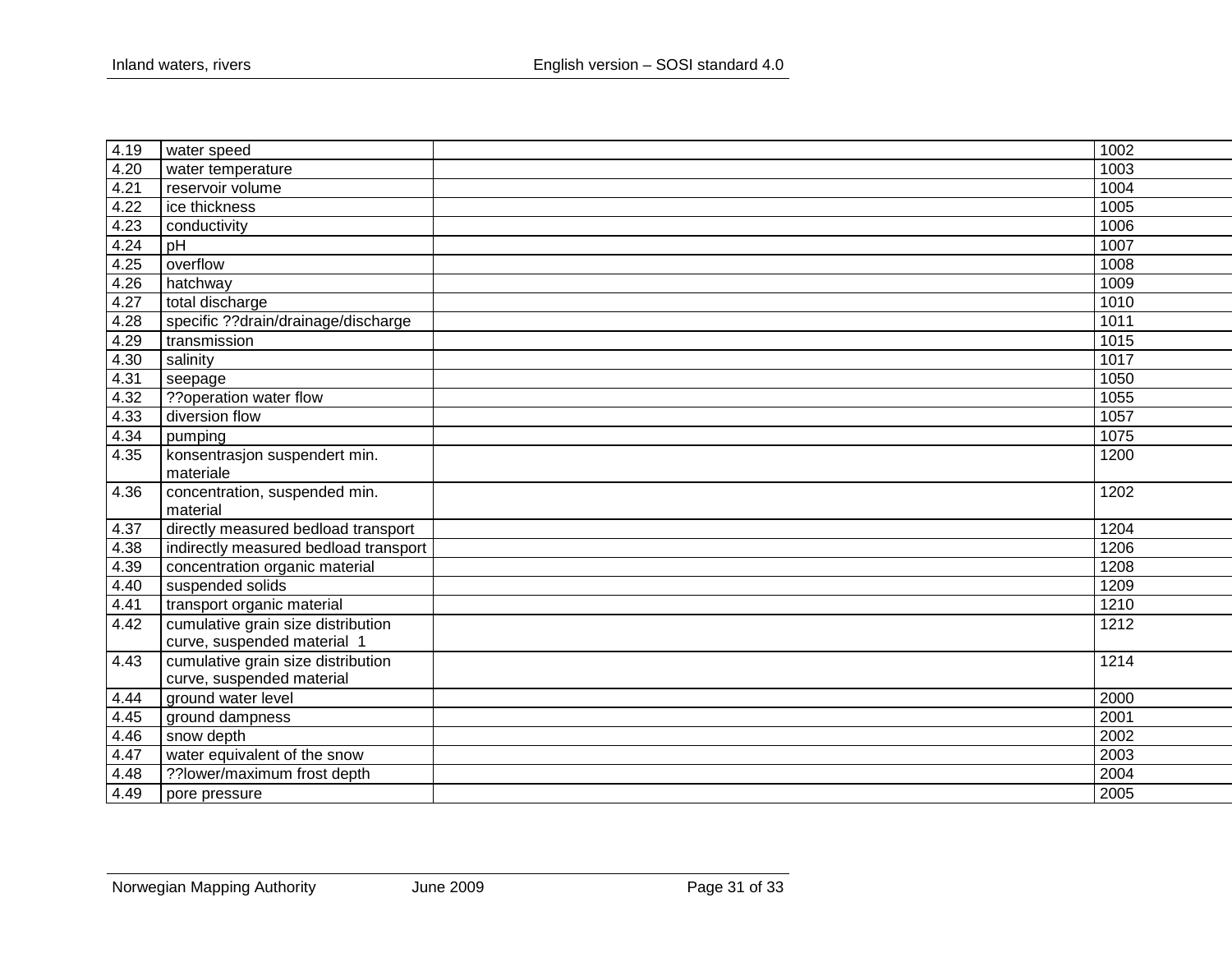| 4.50 | ground temperature                | 2006 |
|------|-----------------------------------|------|
| 4.51 | meltwater                         | 2010 |
| 4.52 | meltwater and precipitation       | 2011 |
| 4.53 | groundwater temperature           | 2015 |
| 4.54 | ??upper/minimum frost depth       | 2018 |
| 4.55 | tension                           | 2020 |
| 4.56 | snow density                      | 2024 |
| 4.57 | resistance soil water measurement | 5011 |
| 4.58 | ice report                        | 5100 |
| 4.59 | ice map                           | 5101 |
| 4.60 | ice memorandum                    | 5102 |
| 4.61 | frost mist                        | 5110 |
| 4.62 | dew point temperature             | 8311 |

#### **1.2.7.5.5 <<CodeList>> RiskEvaluation**

| <b>Nr</b>      | Code name             | Definition/Description                                                                                                 | Code |
|----------------|-----------------------|------------------------------------------------------------------------------------------------------------------------|------|
| $\overline{5}$ | CodeList              | evaluation of risk for not achieving a good ecological status for water bodies in river, lake,                         |      |
|                | <b>RiskEvaluation</b> | coast or groundwater.                                                                                                  |      |
| 5.1            | Risk                  | risk that an ??(aquifer/water resource) will not achieve the ecological status of good or better                       | IR.  |
|                |                       | by 2015                                                                                                                |      |
| 5.2            | Potential risk        | potential risk that the ??(aquifer/water resource) will not achieve the ecological status of good<br>or better by 2015 | I M  |
|                | No risk               | no risk that the ??(aquifer/water resource) will not achieve the ecological status of good or                          |      |
|                |                       | better by 2015                                                                                                         |      |

#### **1.2.7.5.6 <<CodeList>> RiskEvaluation**

<span id="page-31-1"></span><span id="page-31-0"></span>

| Nr  | Code name      | Definition/Description                                                                                | Code |
|-----|----------------|-------------------------------------------------------------------------------------------------------|------|
| 6   | CodeList       | evaluation of risk for not achieving a good ecological status for water bodies in river, lake,        |      |
|     | RiskEvaluation | coast or groundwater.                                                                                 |      |
| 6.7 | Risk           | risk that an ??(aquifer/water resource) will not achieve the ecological status of good or better      | IR.  |
|     |                | l bv 2015                                                                                             |      |
| 6.2 | Potential risk | potential risk that the ??(aquifer/water resource) will not achieve the ecological status of good   M |      |